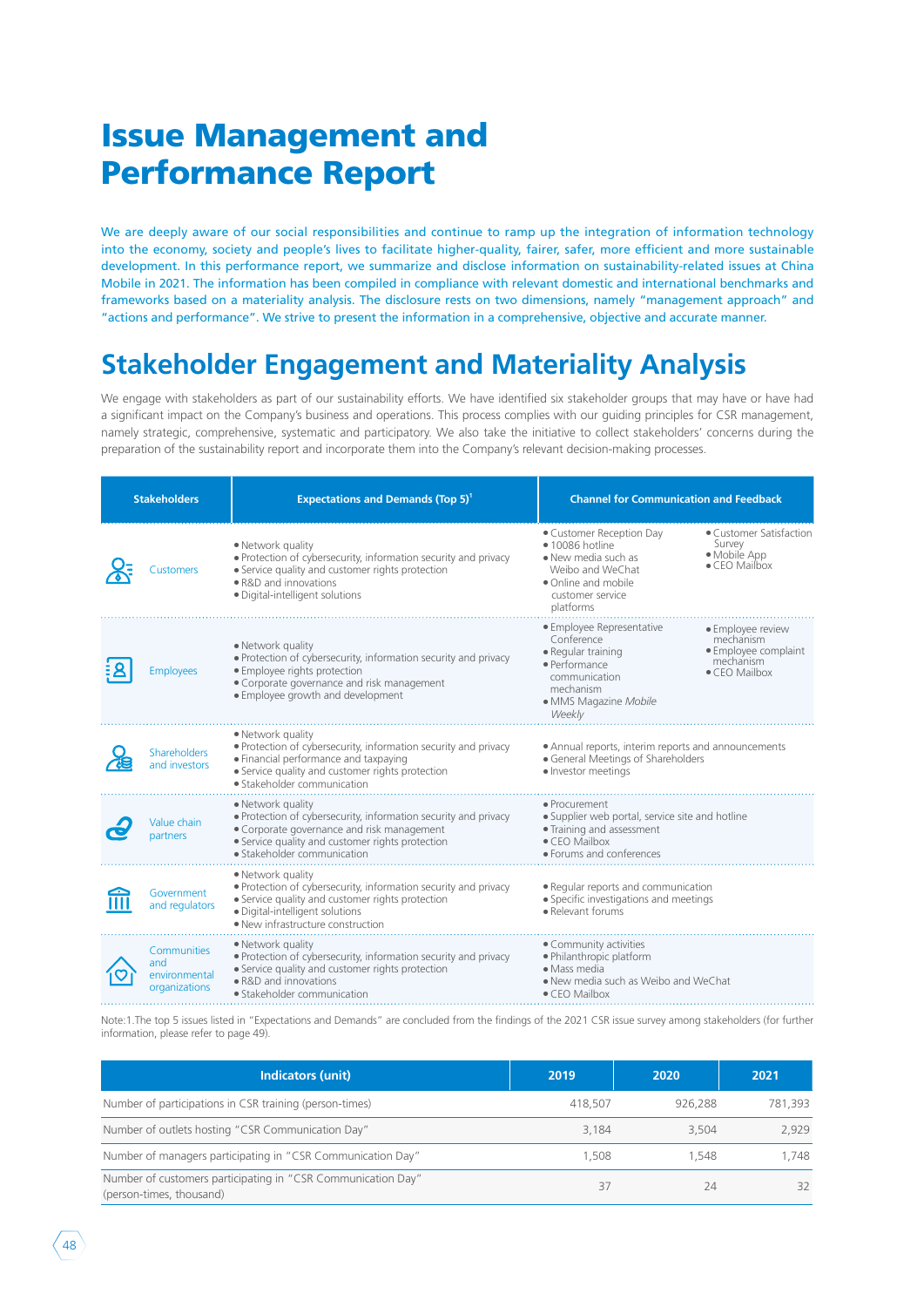We identify issues that are both important to our own development and highly relevant to the stakeholders from the two dimensions of "relevance and materiality to China Mobile" and "relevance and materiality to stakeholders". We then develop issue management and disclosure strategies accordingly. In 2021, we identified 19 material issues of high relevance both to our own development and to the stakeholders based on this process. We streamlined the topics of 2020 while taking into account the latest sustainability trends. This led us to update "anti-corruption" to "business ethics and anti-corruption", "5G development" to "new infrastructure construction", "information security and privacy protection" to "protection of cybersecurity, information security and privacy", "coping with climate change" to "implementing carbon peaking and carbon neutrality goals", "supply chain management" to "responsible supply chain management", and "charity (including targeted poverty alleviation, emergency relief, etc.)" to "supporting public welfare and charity". We also combined "social development solutions" and "environmental development solutions" into "digital-intelligent solutions", added "serving rural revitalization", and deleted "occupational health and safety" and "environmental management system". No significant change occurred in terms of topic boundary.

- Domestic and international benchmarks
	- HKEX ESG Reporting Guide
		- GRI Standards
		- UN SDGs
		- UNGC Ten Principles
		- The Financial Stability Board (FSB) Task Force on Climate- Related Financial Disclosures (TCFD) Recommendations • China CSR Reporting Guidelines (CASS-CSR)
- Analysis of key sustainability issues and key industry issues
- > Corporate strategy analysis

#### **2. Evaluation**

We distributed online questionnaires to key stakeholders to study the relevance and materiality of the sustainability issues and collected 2,827 valid responses in total. With reference to industrial practices, our panel consisting of internal and external experts evaluated the relevance and materiality of each issue to China Mobile.

| <b>Materiality</b> | No.                      | <b>Issue</b>                                                              | Page(s)                               | <b>Boundary</b>                                                                                                                                             |
|--------------------|--------------------------|---------------------------------------------------------------------------|---------------------------------------|-------------------------------------------------------------------------------------------------------------------------------------------------------------|
|                    | 1                        | Network quality 13-14,                                                    | $10 - 11$ ,<br>18, 55                 | Customers, value chain<br>partners, government and<br>regulators, community and<br>environmental organizations                                              |
|                    | $\overline{2}$           | Service<br>quality and<br>protection                                      | $17 - 20$ ,                           | Customers, government and<br>regulators, community and<br>customer rights 29-30, 55 environmental organizations                                             |
| Very high          | 3                        | Protection of<br>cybersecurity,<br>information<br>security and<br>privacy |                                       | Customers, government and<br>17-18, 54 regulators, community and<br>environmental organizations                                                             |
|                    | $\overline{\mathcal{L}}$ | R&D and<br>innovations                                                    | $13 - 16$ ,<br>$21 - 24$<br>$51 - 52$ | Customers, government<br>and regulators, value chain<br>partners                                                                                            |
|                    | 5                        | New<br>infrastructure<br>construction                                     | $13 - 14$                             | Customers, government<br>and regulators, value chain<br>partners, community and<br>environmental organizations                                              |
|                    | 6                        | Digital-<br>intelligent<br>solutions                                      | $21 - 23,$<br>$31 - 34$               | Customers, government<br>and regulators, value chain<br>partners, community and<br>51-52, 59 environmental organizations                                    |
| High               | 7                        | <b>Business ethics</b><br>and anti-<br>corruption                         | 52                                    | Employees, government<br>and regulators, value chain<br>partners                                                                                            |
|                    | 8                        | Stakeholder<br>communication                                              | 48                                    | Customers, employees,<br>shareholders and<br>investors, government and<br>regulators, value chain<br>partners, community and<br>environmental organizations |



| <b>Materiality</b> | No. | <b>Issue</b>                                                         | Page(s)            | <b>Boundary</b>                                                                          |
|--------------------|-----|----------------------------------------------------------------------|--------------------|------------------------------------------------------------------------------------------|
|                    | 9   | Corporate<br>governance<br>and risk<br>management                    | $6-7,$             | Employees, shareholders<br>and investors, government<br>40-41, 50 and regulators         |
|                    | 10  | Serving rural<br>revitalization                                      | $31 - 34$<br>59-60 | Customers, government<br>and regulators, community<br>and environmental<br>organizations |
|                    | 11  | Supporting<br>public welfare<br>and charity                          | $36 - 38$<br>59-60 | Customers, community<br>and environmental<br>organizations                               |
|                    | 12  | Realizing<br>carbon peaking 40-47,<br>and carbon<br>neutrality goals | 60-62              | Customers, employees,<br>government and regulators,<br>value chain partners              |
| High               | 13  | Reducing<br>environmental<br>resource<br>consumption                 | 42-46,<br>60-62    | Customers, employees,<br>government and regulators,<br>value chain partners              |
|                    | 14  | Employee<br>rights<br>protection                                     | $27 - 28$<br>55-59 | Employees, value chain<br>partners                                                       |
|                    | 15  | Employee<br>growth and<br>development                                | 24, 26,<br>57-58   | Employees, shareholders<br>and investors                                                 |
|                    | 16  | Financial<br>performance<br>and taxpaying                            | $8-9,51$           | Shareholders and investors,<br>government and regulators                                 |
|                    | 17  | Responsible<br>supply chain<br>management                            | 44, 53             | Value chain partners,<br>community and<br>environmental<br>organizations                 |
| Moderate           | 18  | Waste<br>discharge                                                   | $61 - 62$          | Customers, employees,<br>value chain partners                                            |
|                    | 19  | CSR fulfillment<br>overseas                                          | 35, 59             | Customers, value chain<br>partners                                                       |
|                    |     |                                                                      |                    |                                                                                          |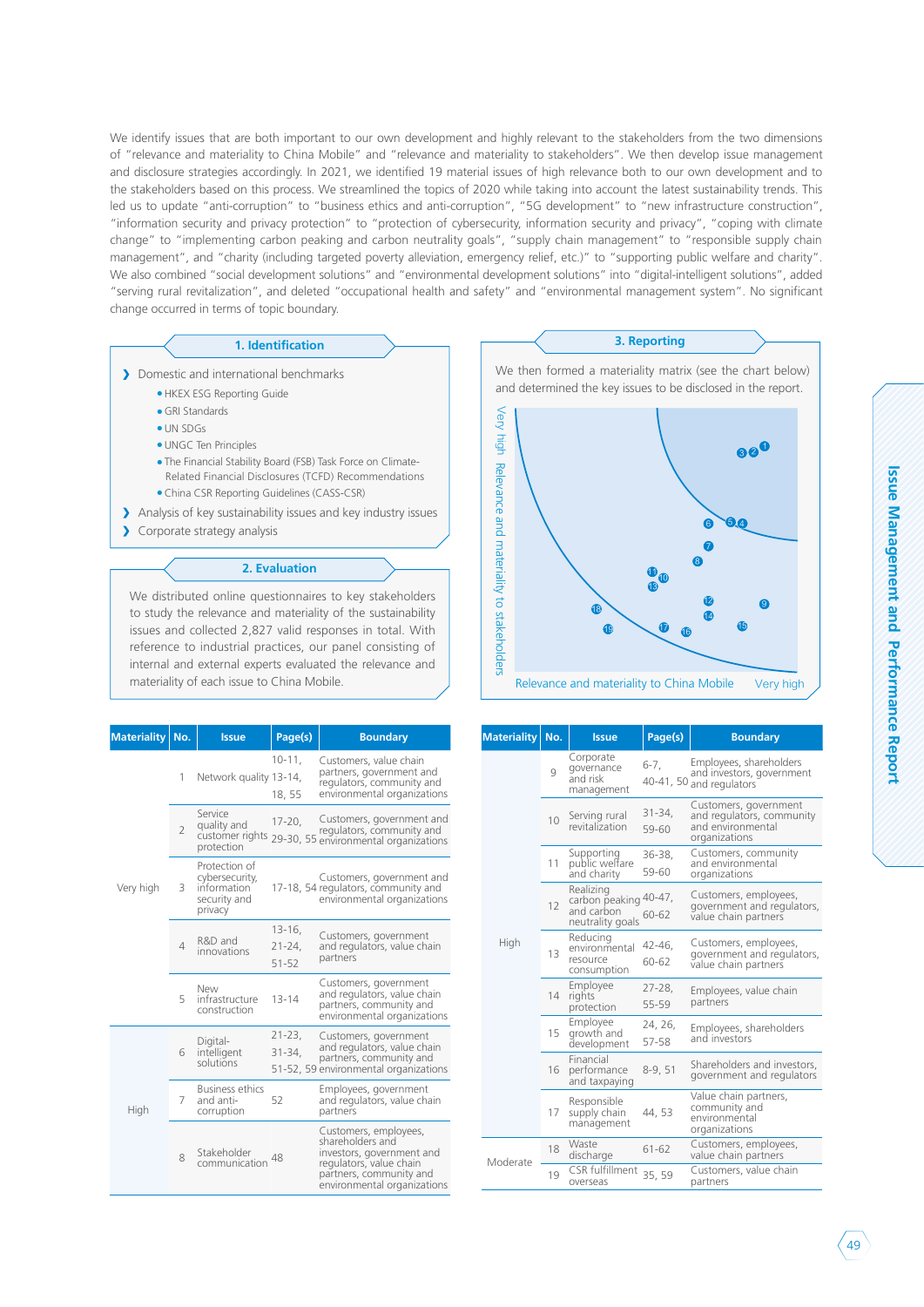## **Governance and Economic Performance**

### **Corporate Governance**

#### **Management approach**

We are committed to the corporate governance principles of integrity, transparency, openness and efficiency. We have developed a sound governance structure with a package of measures in order to create long-term and sustainable value for our stakeholders by efficient governance.

Our Board of Directors consists of eight directors, including four executive directors and four independent non-executive directors. The Board of Directors has three principal committees, namely the Audit Committee, the Remuneration Committee, and the Nomination Committee, all of which are composed of independent non-executive directors. Our corporate governance structure and decision-making mechanism are further improved with their experience and expertise. As appointed and authorized by the Board of Directors, each committee operates in accordance with its terms of reference.

Our Board of Directors has adopted a diversity policy since September 2013. The Board ensures that its composition reflects diversity in a number of measures given the Company's business model and particular needs, including, but not limited to, professional experience and qualifications, regional and industry experience, educational and cultural background, skill sets, industry knowledge and reputation, knowledge of the laws and regulations applicable to the Group, gender, race, language proficiency and tenure. The Nomination Committee shall take into account the diversity policy when considering recommendation for appointment and re-appointment to the Board and continuously monitor its implementation.

In terms of internal audit, we have an internal audit department at the headquarters and all the subsidiaries. They give assurance in relation to the appropriateness, compliance and effectiveness of the Company's business activities, internal controls and risk management in an independent and objective manner by carrying out financial audits, internal control audits, information system audits and risk assessments. They also provide advisory services to improve the effectiveness of corporate governance, risk management and internal controls.

#### **Actions and performance**

In 2021, we held seven board meetings, seven audit committee meetings, one remuneration committee meeting and one nomination committee meeting. The Nomination Committee reviewed the structure and composition of the Company's Board of Directors. At the meeting, the members had a discussion on the provisions for board diversity policy set out in the *Consultation Conclusions on Review of Corporate Governance Code & Related Listing Rules* released by the Stock Exchange of Hong Kong. They also contributed opinions and suggestions on board diversity policy and director succession plan in light of the Company's overall business situation.

As regards board oversight and governance of ESG issues, the Company's Audit Committee and Board of Directors reviewed and discussed the sustainability report in 2021. The Audit Committee discussed and supervised ESG-related issues reported by relevant departments from time to time, such as anti-corruption, cybersecurity, and employee training and development, and provided opinions and suggestions accordingly.

We also revised the *China Mobile Internal Audit Charter* to continuously facilitate the direct interaction between internal audit department and the Board of Directors. We instituted audits of 5G construction, information security, R&D investment and other focus areas. Meanwhile, we upgraded "on-site + remote + cloud" auditing model, using innovative means to ensure better risk prevention.

### **Risk Management, Internal Controls and Compliance**

#### **Management approach**

China Mobile strives to strengthen internal controls, prevent risks and promote compliance. Our top-level management policies, such as the *China Mobile Internal Control Management Measures*  and the *China Mobile Special Risk Assessment Management Measures for Major Projects,* specify the objectives, requirements and content for managing different types of risks and serve as the basis for the risk management across the Group. We have a professional internal control and risk management system composed of internal control manuals, matrixes and professional management approaches, which we regularly optimize and update in light of new business forms and models, new businesses, organizational change, etc.

#### **Actions and performance**

Internal control and risk management: We strengthened key risk management and control, conducted risk management by means of risk collection, risk identification, combined assessment, measure decomposition and quantitative monitoring, and formulated 24 measures and more than 30 quantitative monitoring indicators with respect to five key risks. We regularly tracked down the implementation of these measures and indicators and found no major operating risks or losses that occurred throughout the year. We continued to strengthen risk management and control in key areas and carried out special risk assessments on 559 major projects throughout the year, whereby we used the assessment results to inform decision-making and implemented risk management throughout the entire process of the projects. We pioneered digital-intelligent means of risk monitoring and implemented centralized monitoring of major risks across the Group. We built 88 models in 2021, which enabled more effective and timelier risk identification. We embedded internal control requirements in the system and enhanced the IT solidification rate of internal controls from 75% to 80%. This led to more rigidly binding internal controls and more effective prevention and control of human fraud.

Compliance management: Based on the "Compliance Escort" plan, we continued to deepen the construction of the compliance management system. The management team emphasized that one should always keep compliance in mind in all processes in order to serve the Company's strategy and support high-quality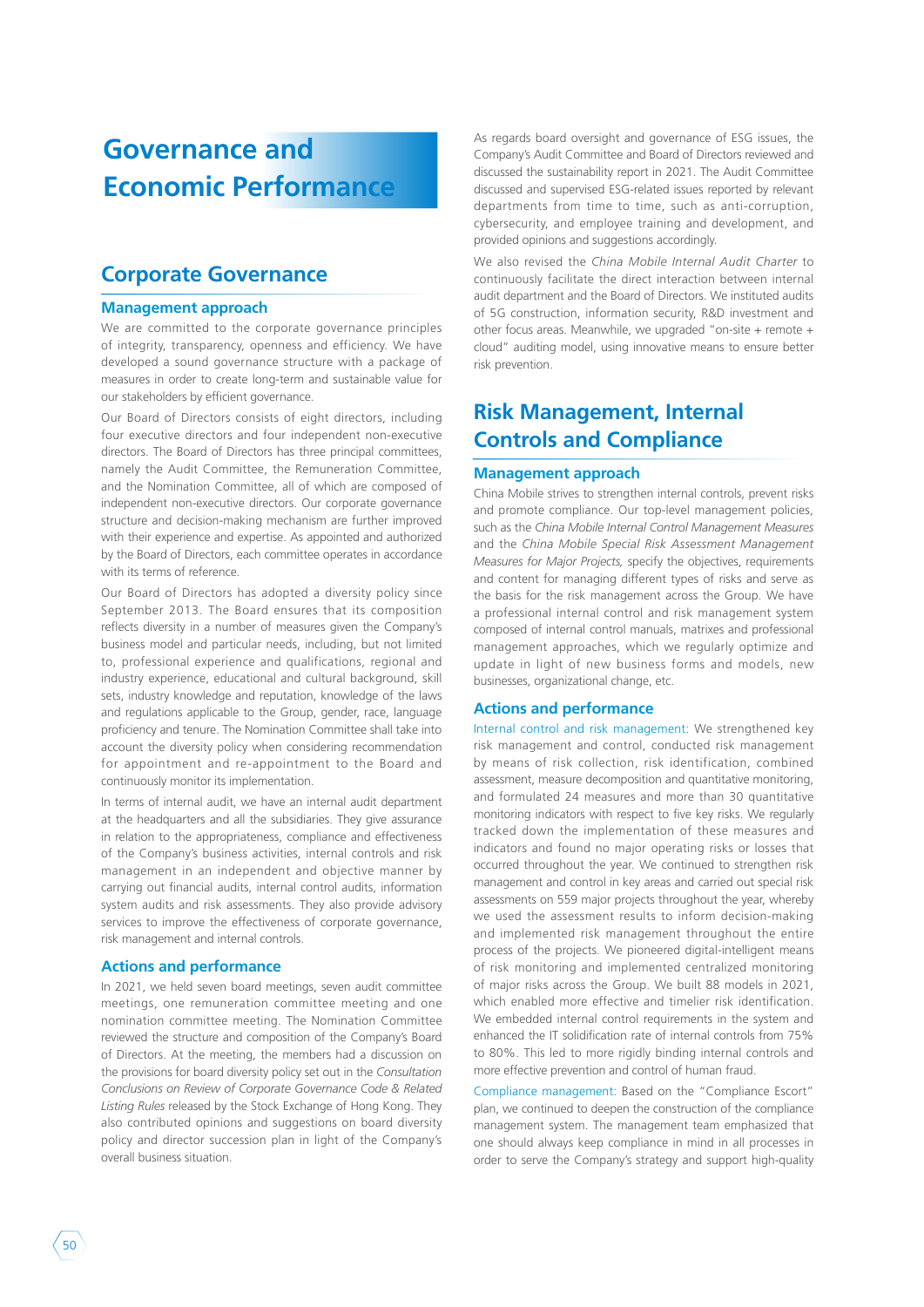development; strengthened the compliance pre-review and risk warning in 5G new infrastructure, 5G+ vertical applications, supply chain security innovation and other strategic areas; based on extensive studies on online transactions and personal information protection, we extended the key areas of compliance management and formulated relevant compliance guidelines; the Company took advantage of the Joint Session on Accountability for Illegal Operations and Investments to strengthen closed-loop compliance management; continued to cultivate and consolidate a compliance culture and shared outstanding compliance management experience within the Company through business briefings, WeChat subscription account, and the Online Talent Development Center.

### **Direct Economic Impact**

### **Management approach**

Striving towards the new positioning of becoming a worldclass information services and sci-tech innovation enterprise, China Mobile has been seizing the opportunities to expand our information services, furthering the development strategy to build a world-class dynamic "Powerhouse", advancing our "5G+" plan and the comprehensive and integrated development of our CHBN markets, leveraging technological innovation to foster a new growth model driven by information technology and data, and finally comprehensively promoting digital-intelligent transformation.

We strictly abide by relevant tax laws and regulations in China and all locations where we operate or get listed, acting with integrity and paying taxes as required by law. We also keep up to date with any changes in relevant tax laws, regulations and policies, ensuring that all taxes and fees are paid in full.

### **Actions and performance**

| <b>Indicators (unit)</b>                            | 2019       | 2020  | 2021  |  |
|-----------------------------------------------------|------------|-------|-------|--|
| <b>Operating Performance</b>                        |            |       |       |  |
| Operating revenue (RMB billion)                     | 745.9      | 7681  | 8483  |  |
| Taxes paid (RMB billion)                            | 35.3       | 34.2  | 35.9  |  |
| Service Scale                                       |            |       |       |  |
| Number of total mobile customers<br>(million)       | 950        | 942   | 957   |  |
| Number of 4G customers (million)                    | 758        | 775   | 822   |  |
| Number of 5G package customers<br>(million)         | $\sqrt{2}$ | 165   | 387   |  |
| Number of wireline broadband<br>customers (million) | 187        | 210   | 240   |  |
| Number of corporate customers<br>(million)          | 10.28      | 13.84 | 18.83 |  |
| Number of IoT smart connections<br>(million)        | 884        | 873   | 1.049 |  |
| Network Scale                                       |            |       |       |  |
| Number of 4G base stations<br>(thousand)            | 3.090      | 3,280 | 3,320 |  |

| <b>Indicators (unit)</b>                                                     | 2019       | 2020   | 2021    |
|------------------------------------------------------------------------------|------------|--------|---------|
| Number of 5G base stations<br>(thousand)                                     | $\sqrt{2}$ | 390    | 740     |
| Number of cities with NB-IoT                                                 | 347        | 337    | 337     |
| 5G SA average download speed<br>(Mbps)                                       | $\sqrt{2}$ | >750   | >750    |
| Internet backbone bandwidth<br>(Tbps)                                        | 302        | 347    | 456     |
| <b>International Services</b>                                                |            |        |         |
| Number of countries and regions<br>covered by our data roaming<br>services   | 247        | 255    | 264     |
| Number of countries and regions<br>with 4G international roaming<br>services | 191        | 207    | 212     |
| Number of countries and regions<br>with 5G international roaming<br>services | $\prime$   | 33     | 51      |
| International transmission<br>bandwidth (G)                                  | 70,855     | 90,898 | 105,683 |
| Year-on-year decrease in<br>international data roaming tariff (%)            | 32.62      | 28.92  | 8.56    |

### **R&D and Innovation**

#### **Management approach**

We push for continuous technological upgrades, business transformation and business model innovation. With the "One System and Four Rings" technological innovation layout, we fully engage all the business segments in R&D planning, the commercialization of R&D output and R&D effectiveness evaluation to better serve industrial transformation and upgrading and high-quality development. We continue to strengthen the protection of intellectual property (IP) rights and promote employee awareness of IP protection and have held the Intellectual Property Awareness Week for 12 consecutive years.

### **Actions and performance**

As of the end of 2021, we had cumulatively obtained over 3,900 registered copyrights and over 7,500 registered trademarks, and our international trademarks were certified in over 100 countries/ regions. In 2021, the "Centralized, Standardized and Coordinated Digital-Intelligent Contract Management Platform" established by the Parent Company won the second prize of the 28th National Enterprise Management Modernization Innovation Achievements.

| <b>Indicators (unit)</b>                | 2019  | 2020  | 2021  |
|-----------------------------------------|-------|-------|-------|
| R&D and Innovation                      |       |       |       |
| R&D expenses (RMB million) <sup>1</sup> | 2.843 | 4.898 | 6.676 |
| Number of patent applications           | 2.683 | 3.497 | 4.760 |
| Number of newly granted patents         | 1.384 | 1.659 | 1.886 |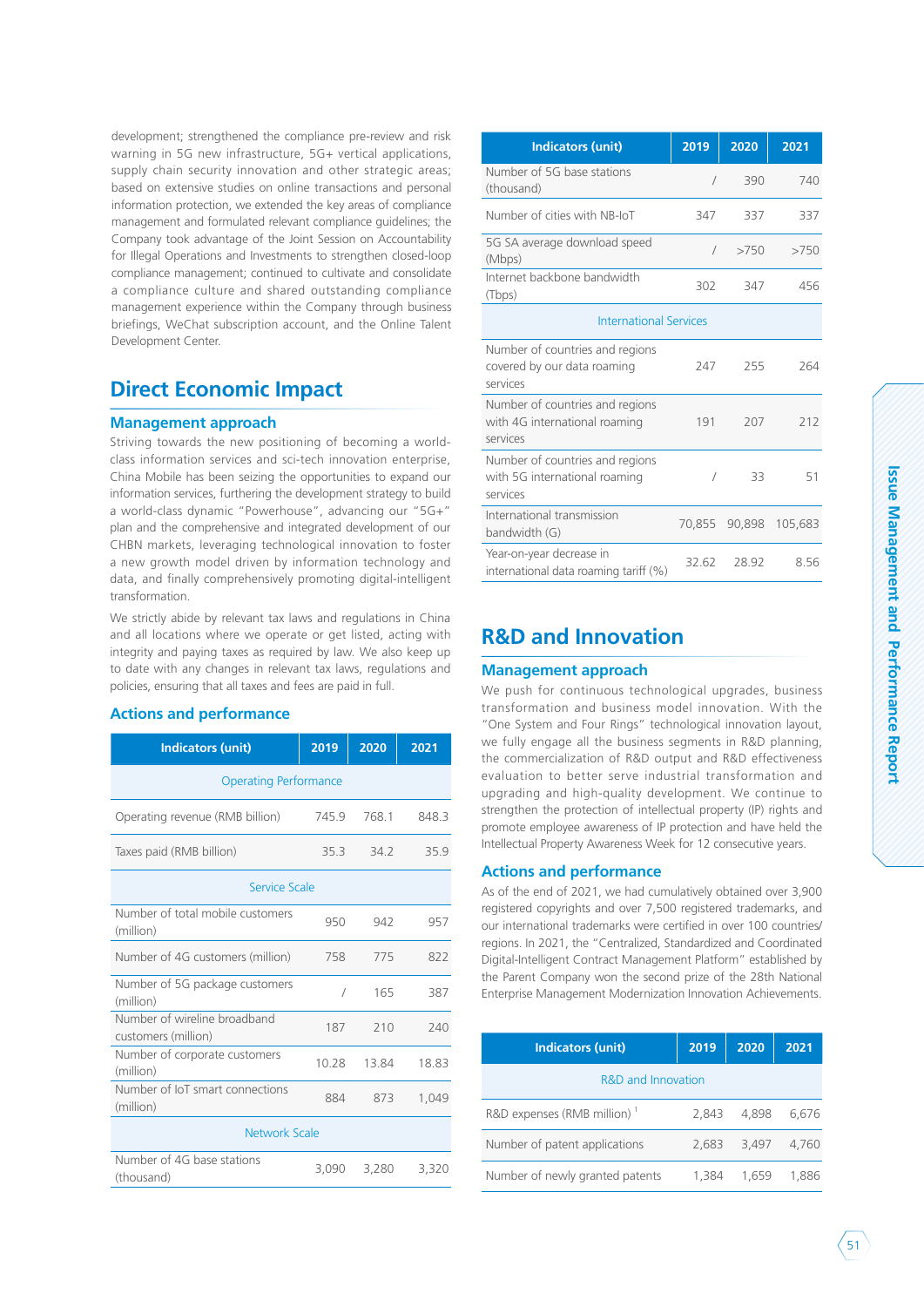| <b>Indicators (unit)</b>                                                                                                 | 2019                    | 2020                          | 2021    |
|--------------------------------------------------------------------------------------------------------------------------|-------------------------|-------------------------------|---------|
|                                                                                                                          | <b>Open Cooperation</b> |                               |         |
| Number of enterprises served<br>by full-volume capabilities<br>(thousand) <sup>2</sup>                                   | >440                    | >480                          | >540    |
| Average number of daily<br>authentication processes<br>carried out on the mobile<br>authentication platform<br>(million) | 1,212                   | 1,444                         | 1,777   |
| Number of developers on<br>OneNET                                                                                        | 148,642                 | 197,582                       | 247,507 |
| Number of enterprises on<br>OneNET                                                                                       | 11,825                  | 13,917                        | 15,049  |
| Number of devices<br>connected to OneNET<br>(thousand)                                                                   |                         | 160,927.7 186,280.3 216,471.7 |         |
| Number of developers on<br>Andlink                                                                                       | 115,900                 | 131,200                       | 153,300 |
| Number of enterprises on<br>Andlink                                                                                      | 1,000                   | 1.200                         | 1,384   |
| Number of GTI operator<br>members                                                                                        | 136                     | 139                           | 140     |
| Number of GTI industry<br>partners                                                                                       | 237                     | 247                           | 251     |
| Number of China Mobile's<br><b>Smart Home Cooperation</b><br>Alliance members                                            | 230                     | 360                           | 473     |
| Number of China Mobile's<br><b>IoT Alliance members</b>                                                                  | $1,400+$                | 1,664                         | 1,743   |
|                                                                                                                          | Entrepreneurship        |                               |         |
| Investment in innovation and<br>entrepreneurship support<br>(RMB million)                                                | 88.30                   | 69.69                         | 56.92   |
| Number of users of<br>the innovation and<br>entrepreneurship platform<br>(thousand)                                      | 161                     | 171                           | 179     |
| Number of projects created<br>from innovation and<br>entrepreneurship events                                             | 3,183                   | 3,468                         | 3,528   |
| Number of teams<br>participating in innovation<br>and entrepreneurship events                                            | 2,817                   | 4,112                         | 3,616   |
| Number of teams<br>participating in<br>"HeChuang Incubation"                                                             | 128                     | 141                           | 191     |
| Number of people<br>participating in<br>"HeChuang Incubation"                                                            | 517                     | 577                           | 645     |

| <b>Indicators (unit)</b> | 2019 | 2020 | 2021                                | Indicators (unit) | 2019 | 2020 | 2021 |
|--------------------------|------|------|-------------------------------------|-------------------|------|------|------|
| <b>Open Cooperation</b>  |      |      | Number of jobs created<br>(million) | 2.68              | 216  | 2 17 |      |
|                          |      |      |                                     |                   |      |      |      |

Notes:

1.This data does not include depreciation and amortization and employee benefit and relevant expenses related to research and development.

2.This data includes the number of companies served by our communications capability open platform, mobile authentication service, CM Pay service and IoT link service, among other China Mobile services.

### **Business Ethics and Anti-Corruption**

### **Management approach**

We institutionalize every facet of our anti-corruption and integrity efforts. We printed and distributed responsibility checklists and seven annual task lists, to ensure that each unit takes its responsibilities and makes contribution from its perspective.

The reporting channels at China Mobile include: mailing address (address: Building A, 29 Financial Street, Xicheng District, Beijing, China, 100033); on-site supervision and inspections; general manager mailbox is also open to employees and the public to report any violations or illegal conduct.

### **Actions and performance**

Integrity management: We formulated guidelines for embedded integrity risk prevention and control and strengthened accountability for duty fulfillment, risk prevention and control, risk management, and risk monitoring; established an integrated management platform for embedded risk prevention and control, building and piloting early warning models in key vulnerable areas at the grassroots level by technological means; comprehensively standardized and controlled integrity risk points and implemented layered and graded integrity risk prevention and control efforts. In 2021, we added/revised 9,762 prevention and control measures, called off 1,089 illicit projects, and reassigned 623 employees in key positions.

Integrity training: We carried out Anti-Corruption and Integrity Education Month activities, with a focus on studying the Company's requirements for integrity building and anti-corruption efforts and learning about non-compliance cases. During the campaign, we organized 11,300 learning sessions of various types, covering over 90% of our employees.

| <b>Indicators (unit)</b>                                                                                   | 2020 | 2021            |
|------------------------------------------------------------------------------------------------------------|------|-----------------|
| Anti-corruption education events held<br>during the year <sup>1</sup>                                      |      | 11.947 11.390   |
| Anti-corruption education and<br>trainings — participations during<br>the year (person-times) <sup>1</sup> |      | 899,109 786.085 |

Note:

1.The scope of statistics for relevant indicators covers units in the mainland of China.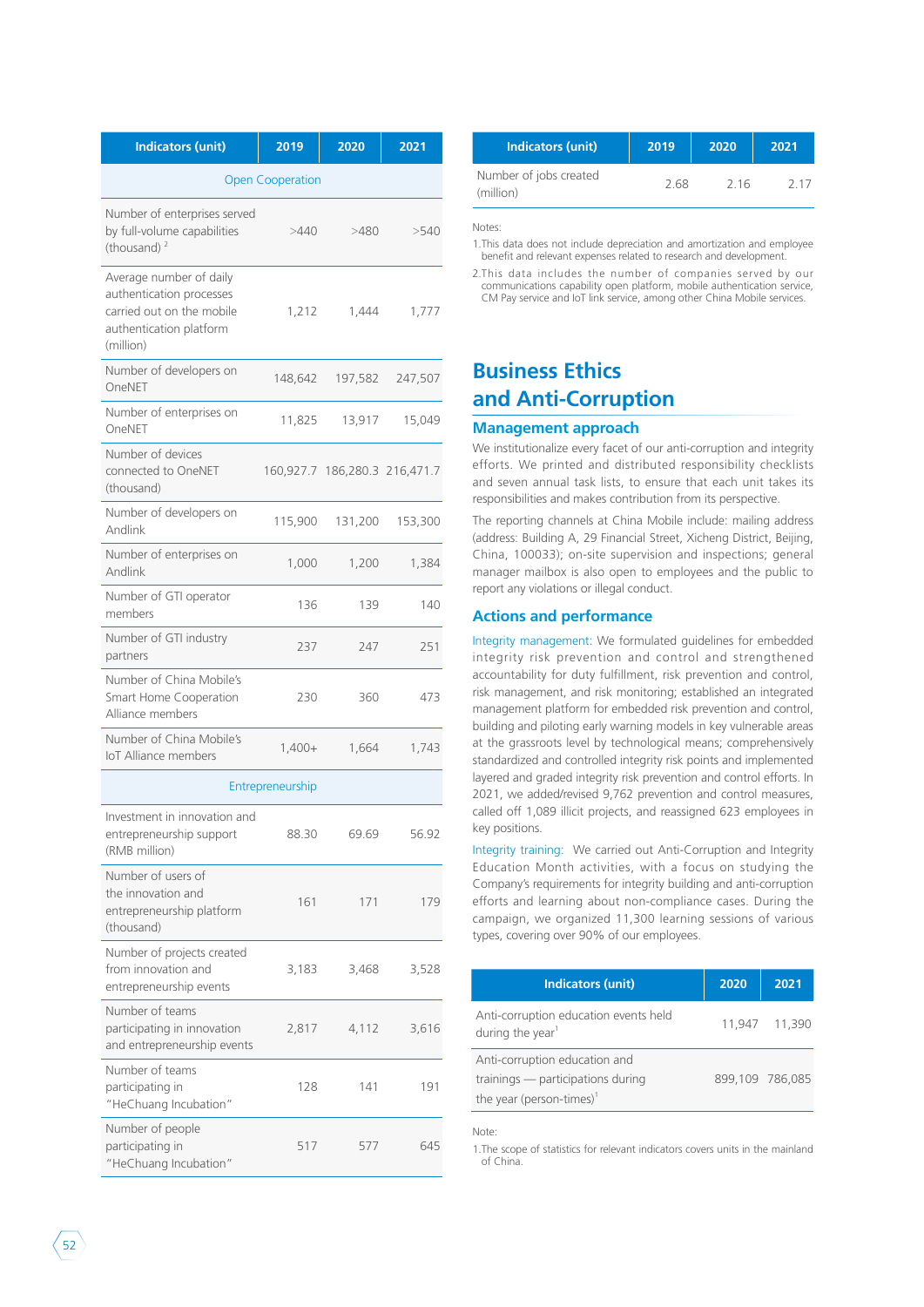### **Value Chain Management**

### **Management approach**

China Mobile adheres to the principles of fairness, impartiality and transparency throughout all stages of procurement management and embeds social and environmental considerations throughout supplier selection, contracting and evaluation.

Ensuring transparent procurement: We have developed the classification and grading standards for closed bid evaluation rooms, unifying the standards, management and arrangement of nationwide evaluation rooms and instituting audio and video recording of the whole evaluation process; eliminated unreasonable restrictions for vendor qualification; facilitated the handling of procurement-related complaints and kept proper records of complaints across the Group.

Reducing procurement risks: We have developed bid evaluation aids to improve the review efficiency and reduce the risk of information leakage and human error; built a smart compliance platform to automatically identify contract-breach risks in the procurement process.

Grading suppliers: We break down our suppliers into the four levels of A, B, C and D by evaluating their compliance performance, comprehensive strengths and effectiveness of cooperation. We incorporate CSR factors into supplier grading and exclude suppliers with major violations or illegal conduct from the *China Mobile Premium Supplier List.*

Implementing responsible procurement: We incorporate suppliers' certification to ISO 9001 (Quality Management System), SA 8000 (Social Accountability Standards), ISO 45001 (Occupational Health and Safety Management System), ISO 14001 (Environmental Management System) and other standards into the criteria for supplier qualification review, dynamic quantitative assessment and comprehensive strengths evaluation. We require all suppliers to sign an integrity pledge online and, by formulating the *China Mobile Supplier Cooperation Guide,* we require cooperative suppliers to fulfill their tax obligations, pay social insurances, and comply with laws and regulations regarding lawful employment, labor protection, occupational health and safety, social responsibility and environmental protection, among other areas.

Strengthening quality review: We have formulated the *China Mobile Implementation Rules for Tier 1 Centralized Procurement Supplier Information Verification* to verify the basic information, qualifications, performance and other information of our cooperative suppliers to prevent procurement risks; we have formulated the *China Mobile Implementation Rules for Tier 1 Centralized Procurement Quality and Contract Fulfillment* and the *China Mobile Centralized Procurement Quality Management Measures* and strengthened quality management through a mix of on-site quality inspections, inspections on arrival and unannounced inspections.

Fostering win-win partnerships: We organize Supplier Service Day activities to raise suppliers' awareness about business integrity and green procurement requirements, among other areas.

### **Actions and performance**

In 2021, our open procurement rate reached 99%. We built 884 bid evaluation rooms and evaluated over 2,200 projects remotely. Our online compliance training for all personnel involved in procurement activities covered about 5,000 people.

| <b>Indicators (unit)</b>                                                                 | 2019       | 2020    | 2021    |
|------------------------------------------------------------------------------------------|------------|---------|---------|
| Number of centralized<br>procurement suppliers                                           | 12,278     | 13,133  | 20,600  |
| Number of suppliers in<br>Eastern China                                                  | $\sqrt{2}$ | 4,159   | 6,074   |
| Number of suppliers in<br>Northern China                                                 | $\sqrt{ }$ | 1,889   | 3,292   |
| Number of suppliers in<br>Central China                                                  | /          | 1,911   | 1,909   |
| Number of suppliers in<br>Southern China                                                 | /          | 1,542   | 2,391   |
| Number of suppliers in<br>Southwest China                                                | /          | 1,449   | 2,169   |
| Number of suppliers in<br>Northwest China                                                | /          | 1,053   | 2,286   |
| Number of suppliers in<br>Northeast China                                                | $\sqrt{2}$ | 1,130   | 2,479   |
| Number of suppliers<br>overseas                                                          | $\sqrt{2}$ | 0       | 0       |
| Number of tier 1<br>centralized procurement<br>suppliers                                 | 897        | 818     | 842     |
| Percentage of local<br>suppliers in tier 1<br>centralized procurement<br>suppliers (%)   | 100        | 100     | 100     |
| Number of tier 2<br>centralized procurement<br>suppliers                                 | 11,930     | 12,851  | 20,432  |
| Percentage of local<br>suppliers in tier 2<br>centralized procurement<br>suppliers (%)   | 55.20      | 83.93   | 62.92   |
| Number of information<br>verifications on tier 1<br>centralized procurement<br>suppliers | 2,268      | 2,156   | 2,312   |
| Percentage of<br>cooperative tier 1<br>suppliers verified (%)                            | 100        | 100     | 100     |
| Number of on-site supplier<br>verifications conducted                                    | 1,330      | 1,107   | 1,784   |
| Number of registered<br>experts in e-procurement<br>and bidding system                   | 120,236    | 129,420 | 133,824 |
| Number of experts in<br>China Mobile procurement<br>evaluation expert pool               | 55,597     | 53,886  | 50,617  |

### $53$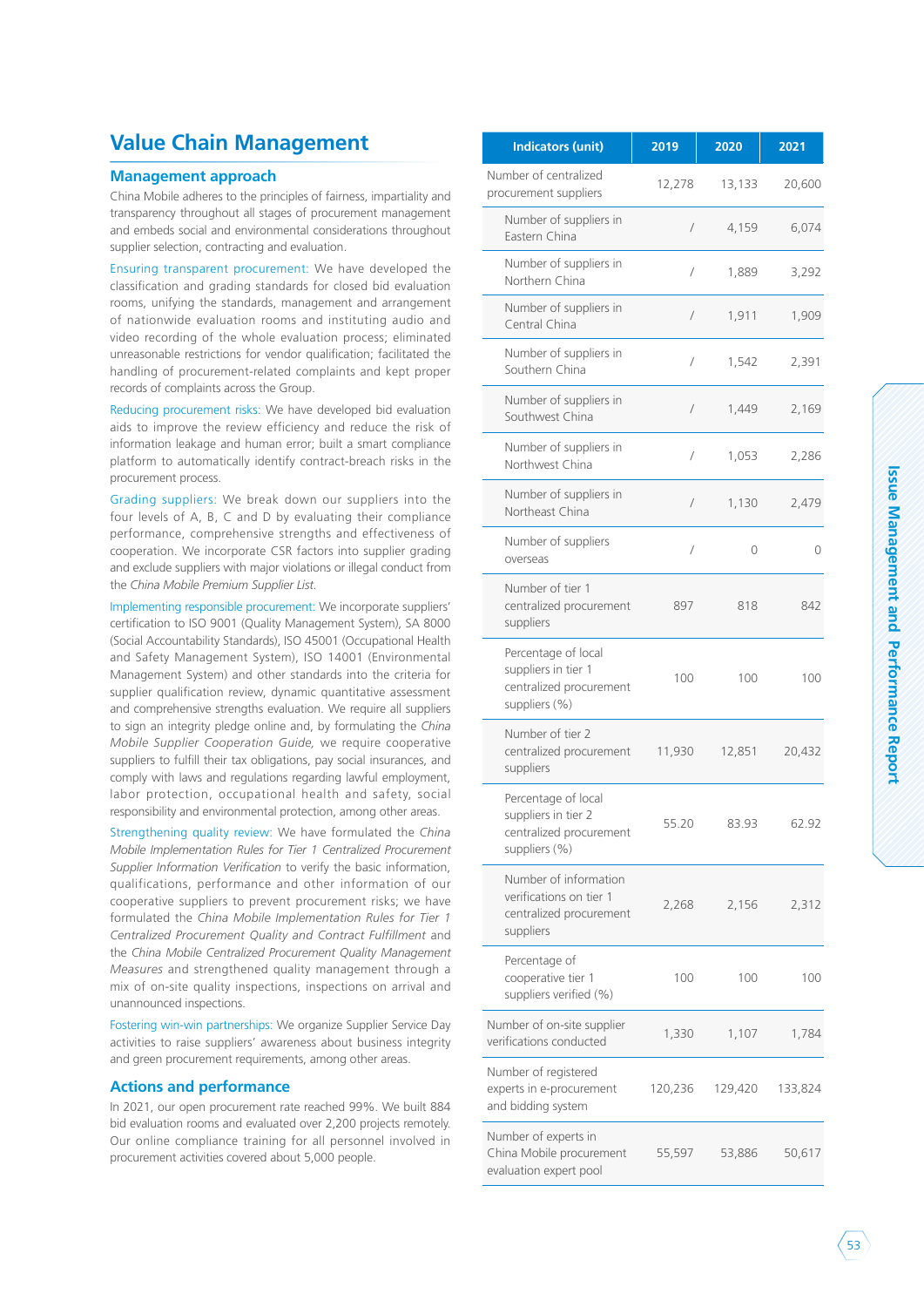### **Protection of Cybersecurity, Information Security and Privacy**

### **Management approach**

Cybersecurity remains a top priority at China Mobile, as outlined in the *China Mobile Cybersecurity Work Assessment and Accountability Measures (Provisional)*, the *China Mobile Cybersecurity Leadership Team Meeting System* and a number of other policies. We have also set up a cybersecurity leadership team headed by the Chairman of the Board of Directors to strengthen Board-level supervision and leadership over cybersecurity efforts. Based on the *China Mobile Management Measures for Cybersecurity Threat Monitoring and Control*  and the *China Mobile Cybersecurity Emergency Response Plan,*  we have drawn up the *China Mobile Implementation Rules for Cybersecurity Risk Monitoring and Control*. It details the workflow of cybersecurity warning, investigation, remediation, etc., further improving the Company's cybersecurity management system and forming a closed loop of standardized and systematic management of cybersecurity risks.

### **Actions and performance**

Information infrastructure security: We optimized five guidelines, including the *China Mobile Guidelines for Cybersecurity Protection in Communications Network Critical Information Infrastructure*, and drew six security risk maps of communications network critical information infrastructure; commissioned a national control team to conduct security risk analysis on our communications network critical information infrastructure to help us identify and address hazards in a timely manner and better guard critical information infrastructure against security risks. In 2021, the Company's information security, network and IT systems were classified and recorded by the MIIT's communications cybersecurity protection management system, which brought our classification and recordkeeping rate of critical information infrastructure to 100%.

Data and information security: We issued the *China Mobile Guidance on Data Security Classification and Grading and Important Data Control,* leveling up requirements for the identification, classification and graded protection of data assets across the Company; inspected the data security work in 31 provinces on-site and carried out security assessments on 443 businesses throughout the year; investigated external data cooperation businesses and subjected all to regular security audits as required; comprehensively investigated data security risks in systems, processes, account access, security audits, etc. and addressed all the risks identified.

Customer information protection: We revised and optimized the *China Mobile Work Rules for Smart Terminal and Application Security Management*, incorporating violations covered in the *Measures for Determining Illegal Collection of Personal Information by Apps* into the evaluation requirements and tests to guide the security management of our own Apps; formulated the *China Mobile Regulations for the Scope of Necessary Personal Information for Common Types of Mobile Applications*, defining the minimum necessary scope of personal information to be collected by the Company's commonly used Apps, based on which the units would determine the legitimacy of permission collection.

Cybersecurity training: We provided cybersecurity training. For example, the offline training program "LiYing Plan" provided the "Mount Tai Team" of cybersecurity experts with capacity

building on the four topics of "cybersecurity breach prevention and response", "data security protection and management", "cybersecurity emergency response" and "security system planning and construction"; the "5G Shield" online training program provided training for our 5G network maintenance staff, security administrators, etc. in areas like legal compliance awareness about cybersecurity, network cloud security capabilities, 5G architecture and security risks, and 5G data security protection. In 2021, we conducted more than 10 training sessions, including those for cybersecurity certification and for hands-on cybersecurity, recording over 1,000 participations, and our nationwide security practitioners held over 1,000 certifications.

In 2021, there were no major cybersecurity incidents or information leaks at the Company.

| <b>Indicators (unit)</b>                                                                         | 2019           | 2020           | 2021    |
|--------------------------------------------------------------------------------------------------|----------------|----------------|---------|
| <b>Emergency Communications Support</b>                                                          |                |                |         |
| Number of emergency<br>communications support                                                    | 6,800          | 4,887          | 6,173   |
| Significant political/economic<br>event support                                                  | 6,658          | 4,602          | 5,620   |
| Significant natural disaster<br>support                                                          | 124            | 204            | 304     |
| Significant accident or<br>catastrophe support                                                   | 16             | 32             | 44      |
| Public health incident support                                                                   | 0              | 47             | 192     |
| Social safety incident support                                                                   | $\overline{2}$ | $\overline{2}$ | 13      |
| Number of emergency vehicles<br>deployed (vehicle-times)                                         | 7,931          | 7,064          | 8,709   |
| Number of emergency support<br>equipment installed (set-times)                                   | 27,755         | 11,455         | 10,549  |
| Number of personnel involved in<br>emergency support (person-times)                              | 259,807        | 264,102        | 212,317 |
| Spam Management                                                                                  |                |                |         |
| Number of scam phone numbers<br>handled                                                          | 10,500         | 126,065        | 150,589 |
| Average number of spam SMS<br>and MMS messages blocked<br>per month (billion)                    | 0.40           | 0.36           | 0.52    |
| Average number of illegal RCS<br>messages handled per month<br>(billion)                         | 35.7           | 29.0           | 49.9    |
| Average number of illegal 5G<br>massages handled per month<br>(billion)                          | $\overline{1}$ | 2.5            | 3.9     |
| Number of nuisance call numbers<br>handled (thousand)                                            | >280           | >320           | >180    |
| Number of SMS fraud alerts sent<br>(billion)                                                     | 2.42           | 5.00           | 8.19    |
| Number of targeted covert<br>fraud incidents identified and<br>successfully intervened (million) | 23.22          | 35.47          | 13.01   |
| Number of scam caller ID<br>reminders sent (billion)                                             | 2.4            | 3.6            | 3.2     |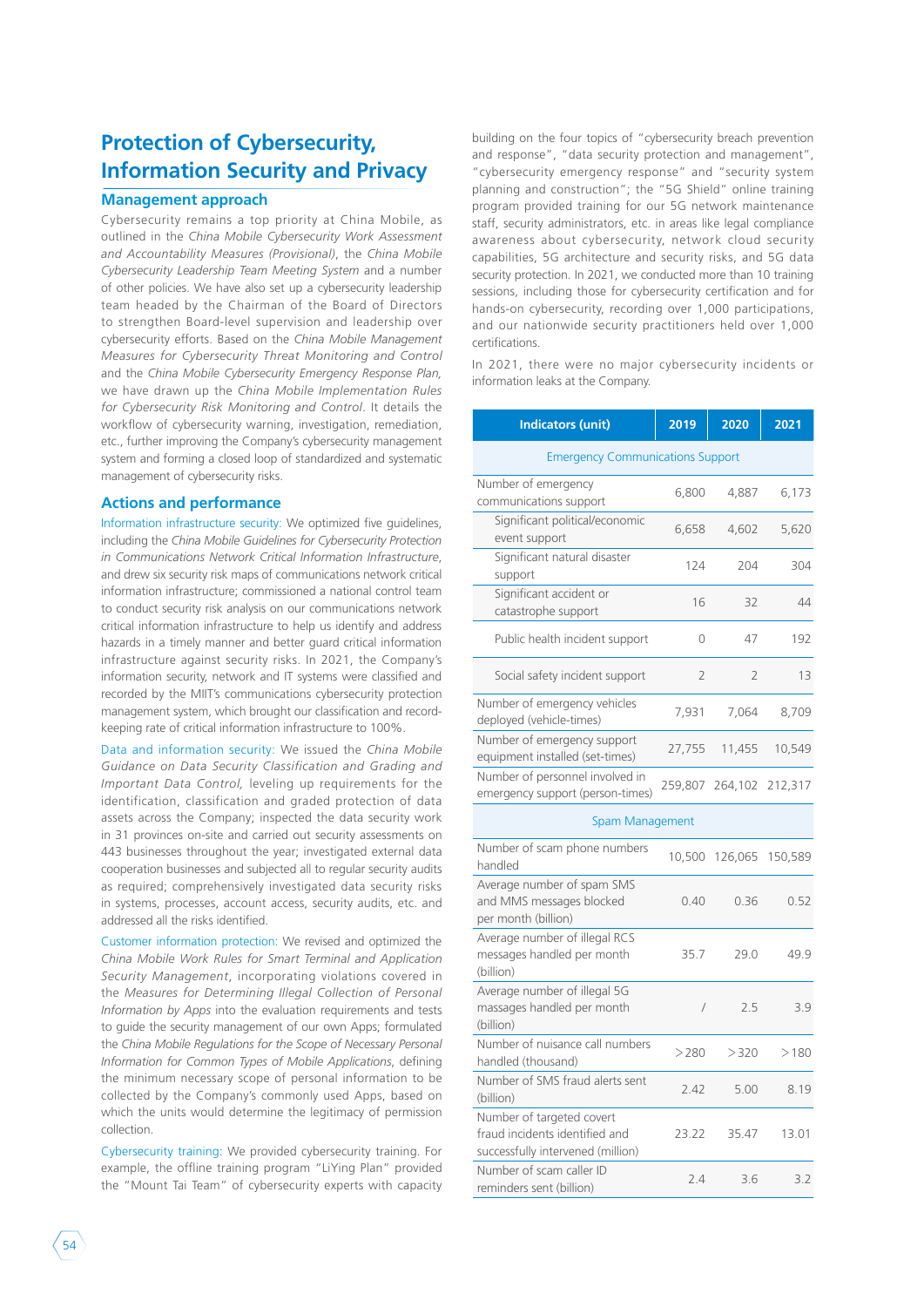### **Network, Product and Service Quality**

### **Management approach**

To ensure coordinated product management, we have set up the Product Management Committee in 2021 to coordinate efforts in CHBN product development and management system optimization. It assists us to fully implement the "five-in-one" product management and operations system, i.e., development, operations, support, sales and service. We integrate quality management into the product operations system, set up a quality report system on key products to further improve our product experience, and also take measures like product experience benchmarking, product optimization tracking, best practice sharing, etc. We continue to upgrade the operations manual for end-to-end product lifecycle quality management, further specifying the control points and quality standards of each part and instituting "usefulness" and "user-friendliness" as criteria for product approval.

For our proprietary brand hardware, all of them must complete pre-delivery inspection (PDI), in-process inspection and quality sampling before shipment. We also conduct random product sampling to ensure quality consistency. For software products, we carry out baseline tests and adoption tests in order to detect and resolve possible problems in time.

Products found nonconforming in our proprietary brand production line will go through factory's returning and reworking process. The reworked products are only shipped after passing the PDI. Products found nonconforming after sales are repaired by third-parties or returned to the factory if the warranty is still valid. The repaired products can be returned to customers only after passing quality inspections and warehouse inspections.

We also place high value on the compliance management of our basic business. We regulate online marketing with policies that standardize the whole process of marketing activity management: project approval, implementation, resource allocation and outcome review. Every month, we thoroughly audit new marketing activities. We then verify and pinpoint the root of identified problems, for which we develop and implement resolution plans. We have improved marketing activity system control, delivering improved risk control based on a number of processes including an online approval workflow, resource usage tracking, calibration of user targeting accuracy, etc.

#### **Actions and performance**

In 2021, we formulated the *Notice on Further Strengthening the Management of Basic Business in the Personal and Home Markets*  and the *China Mobile Specifications for Basic Business,* detailing the principles and processes of basic businesses, to eliminate the risk of complaints due to irregular business processes; revised the manual for embedded risks in marketing activities and strengthened the management of worker IDs and approvals during service activities to prevent micro-corruption; carried out dial testing on the service and marketing activities to eliminate breaches; ensured service quality through measures to address problems of great customer concern, such as caller ID spoofing, card reissuance and replacement by non-owners, and service cutoff without notification. In 2021, there were no major quality incidents involving product recalls due to substandard quality.

In terms of network quality, we strengthened targeted 5G coverage, cut down 5G signal interference, and improved the performance of 5G network equipment to continuously improve the user experience of 5G.

| <b>Indicators (unit)</b>                                                                           | 2019    | 2020   | 2021   |
|----------------------------------------------------------------------------------------------------|---------|--------|--------|
| Overall user satisfaction<br>$(points)^{-1}$                                                       | 81.99   | 81.36  | 81.80  |
| One-time resolution rate<br>of problems over the<br>hotline (%)                                    | 88.8    | 89.4   | 89.7   |
| Number of customer<br>spam reports handled<br>(million)                                            | 1.39    | 0.85   | 0.94   |
| Number of customer<br>receptions on General<br>Manager Customer<br>Reception Day<br>(person-times) | 141,627 | 85,493 | 93,520 |
| Number of complaints<br>and inquiries handled<br>on General Manager<br>Customer Reception Day      | 126,509 | 79,336 | 86,735 |

Note:

1.The evaluation of overall customer satisfaction in telecom service quality was organized by the MIIT, who also announced the results. The maximum score is 100.

## **Social Performance**

### **Employment and Compensation**

#### **Management approach**

In compliance with laws and regulations such the *Civil Code of the People's Republic of China*, the *Labor Law of the People's Republic of China*, and the *Labor Contract Law of the People's Republic of China,* we have formulated the *Labor Management Regulations,* the *Management Measures for Labor Dispatch Unit Cooperation* and other policies. We use them to stipulate requirements regarding labor contracts, forms of employment, recruitment, working hours and vacations, and many other areas. We implement unified management of contract employees and dispatched workers and work to create a fair, equitable, flexible, efficient, harmonious and stable culture of employment.

In terms of compensation, along with a set of policies such as the *China Mobile Guidelines for Employee Compensation Management,* the Parent Company has built a salary system and an employee management system with 19 job grades. We work to broaden employees' career development paths and establish sound expert development channels. We have standardized the internal income distribution structure for different grades, mandating the principle of weighting pay towards backbone and frontline employees, to ensure fair, orderly and effective distribution.

As regards employee analysis and management, we carry out a regular employee structure analysis on all of our business segments and key areas plus a monthly analysis on employee turnover. We do so to effectively retain backbone employees and facilitate talent exchange, training, reskilling and upskilling.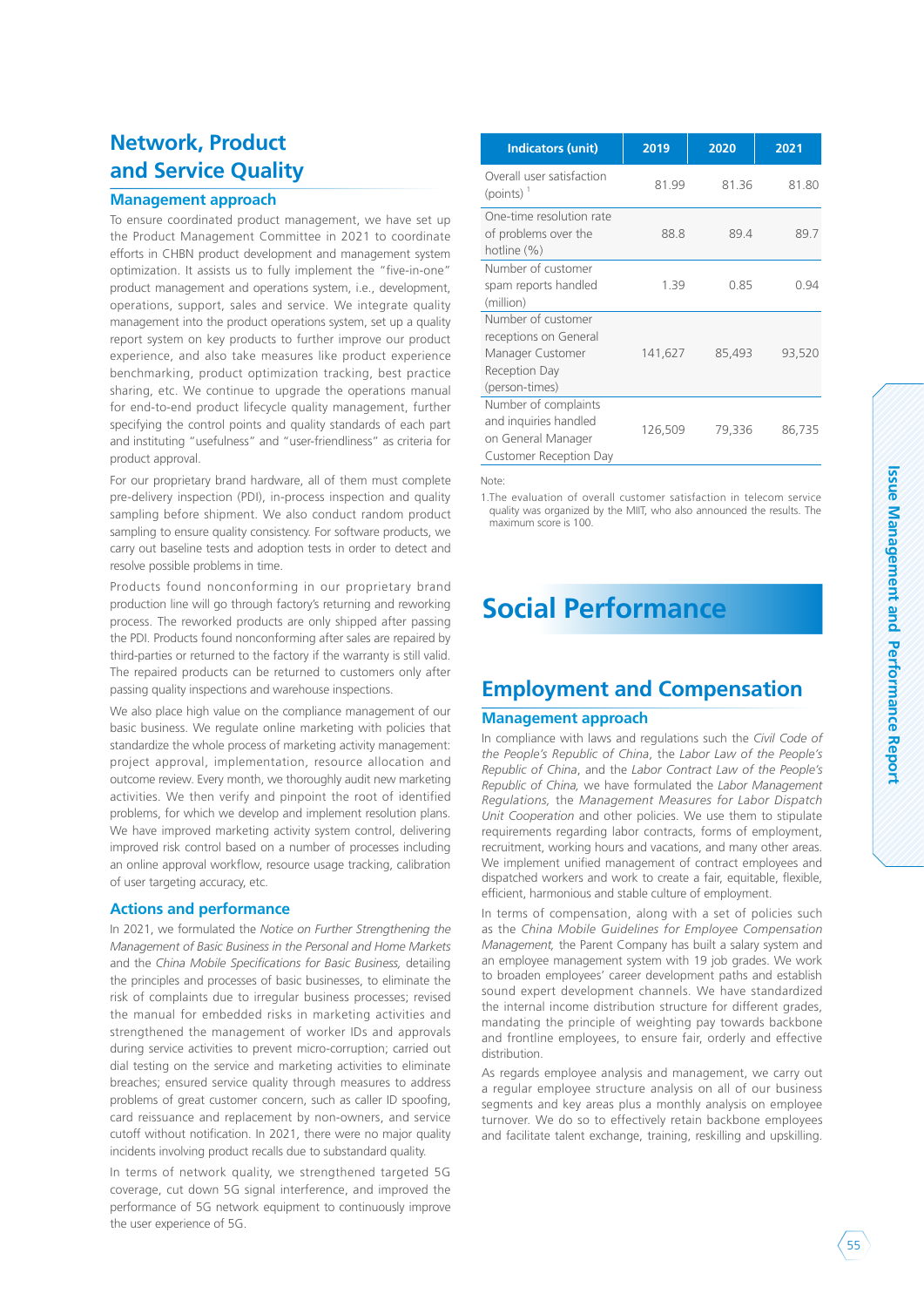### **Actions and performance1**

Employment: The *Civil Code of the People's Republic of China* officially enacted in 2021 further detailed management requirements on a range of topics such as labor contract signing and employee on-boarding and off-boarding. We invited experts to give a detailed explanation of the provisions related to corporate management of labor and employment to ensure legitimate and compliant labor management on the part of relevant personnel. We broadly attracted high-caliber college graduates to meet our needs of talent transformation.

Compensation: We put more compensation resources towards results delivering, value creation, sectors under transformation, key talents and frontline employees. We also required the average pay raise of managers to be lower than that of all employees and the average pay raise of head office employees of all units to be lower than that of all of their employees. We awarded RMB1 billion to above-target results deliveries and to special incentive funds and continued to improve our special incentives such as innovation incentive, periodic payments and annuities for outstanding employees.

| <b>Indicators (unit)</b>                                                      | 2019    | 2020    | 2021    |
|-------------------------------------------------------------------------------|---------|---------|---------|
| Total number of employees                                                     | 456,239 | 454,332 | 449,934 |
| Number of full-time<br>employees                                              | 456,239 | 454,332 | 449,934 |
| Number of part-time<br>employees                                              | 0       | 0       | 0       |
| Number of employees in<br>the mainland of China                               | 454,298 | 451,963 | 447,849 |
| Number of employees<br>in Hong Kong, Macau,<br>Taiwan and overseas<br>markets | 1,941   | 2,369   | 2,085   |
| Percentage of employees<br>under 30 years of age (%)                          | 19.76   | 17.24   | 14.70   |
| Percentage of employees<br>between 30 and 50 years<br>of age $(\% )$          | 75.33   | 77.30   | 79.15   |
| Percentage of employees<br>over 50 years of age (%)                           | 4.91    | 5.46    | 6.15    |
| Percentage of technical<br>personnel (%)                                      | 27.13   | 29.06   | 34.87   |
| Percentage of marketing<br>personnel (%)                                      | 53.27   | 51.22   | 47.20   |
| Percentage of management<br>personnel (%)                                     | 7.51    | 7.58    | 7.02    |
| Percentage of general<br>affairs personnel (%)                                | 10.64   | 10.71   | 9.98    |

| <b>Indicators (unit)</b>                                            | 2019       | 2020   | 2021   |
|---------------------------------------------------------------------|------------|--------|--------|
| Percentage of other<br>personnel (%)                                | 1.45       | 1.43   | 0.93   |
| Number of new employees                                             | 23,727     | 19,243 | 15,775 |
| Number of new female<br>employees                                   | 10,122     | 7,398  | 6,032  |
| Number of new male<br>employees                                     | 13,605     | 11,845 | 9,743  |
| Number of resigned<br>employees                                     | 13,161     | 10,044 | 11,376 |
| Number of female<br>resigned employees                              | 7,375      | 5,024  | 5,173  |
| Number of male<br>resigned employees                                | 5,786      | 5,020  | 6,203  |
| Number of employees<br>dismissed                                    | 1,401      | 1,131  | 1,620  |
| Number of female<br>employees dismissed                             | 949        | 711    | 991    |
| Number of male<br>employees dismissed                               | 452        | 420    | 629    |
| Employee turnover rate $(\%)^2$                                     | $\sqrt{2}$ | 2.21   | 2.53   |
| Turnover rate of<br>employees under 30<br>years of age (%)          | 7.26       | 6.03   | 8.93   |
| Turnover rate of<br>employees between 30<br>and 50 years of age (%) | 2.07       | 1.50   | 1.52   |
| Turnover rate of<br>employees over 50 years<br>of age $(\%)$        | 1.09       | 0.29   | 0.18   |
| Female employee<br>turnover rate $(\%)$                             | 3.00       | 2.07   | 2.17   |
| Male employee<br>turnover rate $(\%)$                               | 2.75       | 2.37   | 2.93   |
| Turnover rate of<br>employees in the<br>mainland of China (%)       | /          | 2.05   | 2.28   |
| Turnover rate of<br>employees outside the<br>mainland of China (%)  | /          | 16.75  | 23.95  |

Notes:

1. The workforce composition and employee turnover indicators are calculated based on the number of employees at the end of the year.

2. The employee turnover rate by category was calculated by the number of employees in the category who voluntarily resigned divided by total number of employees in the category.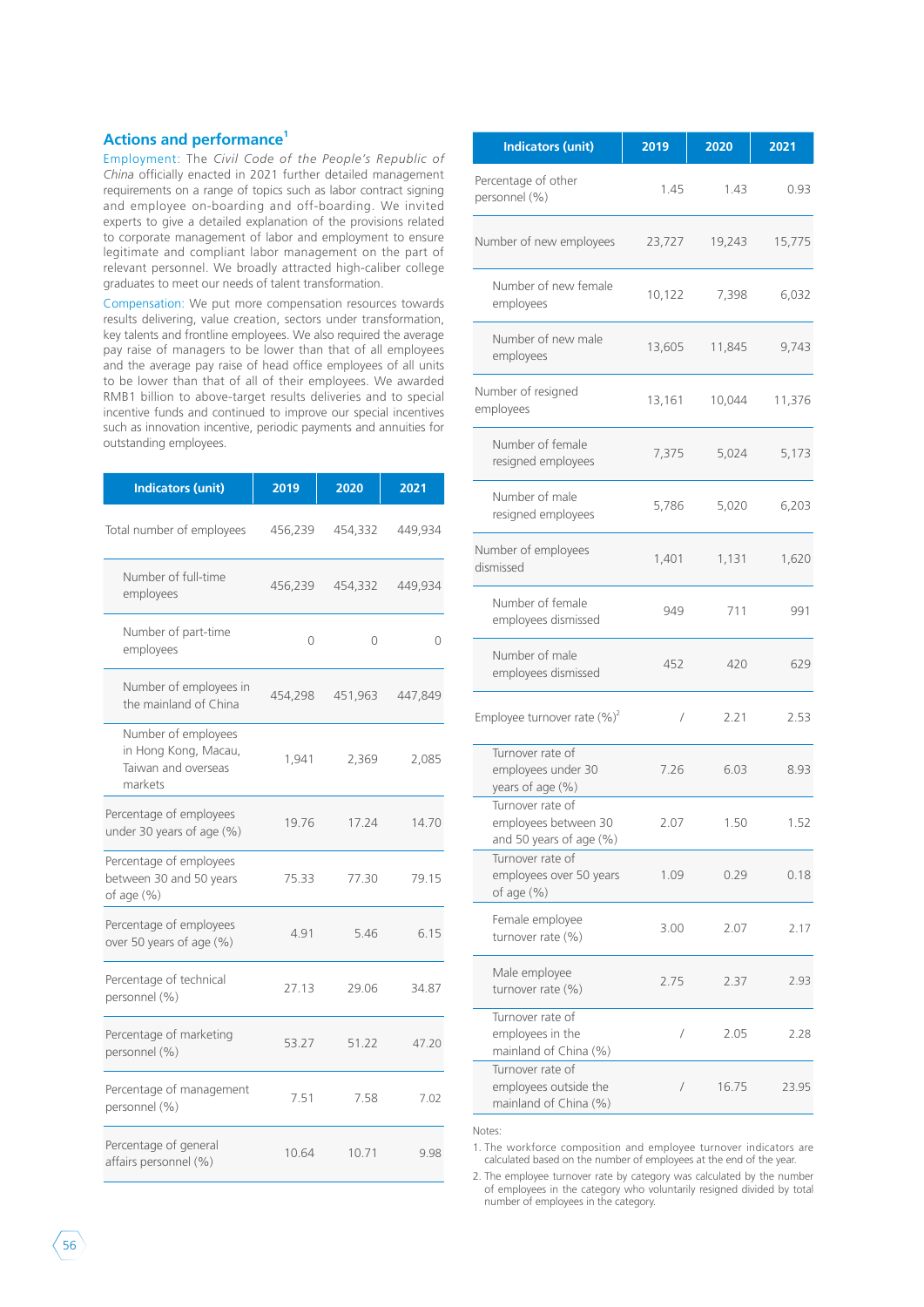### **Diversity and Non-Discrimination**

### **Management approach**

China Mobile is committed to gender equality in employment. We comply with applicable rules and regulations, including the *Special Rules on the Labor Protection of Female Employees.* We uphold fairness, openness and impartiality in hiring. We object to and take measures to avoid discrimination of any form at the workplace. The *China Mobile Recruitment Management Measures* mandates openness, transparency and fairness during recruitment, and we develop recruiting requirements scientifically and reasonably according to the specific positions. We strictly prohibit discrimination based on race, ethnicity, gender, religion, height, appearance and other factors, as well as the setting of recruiting requirements unrelated to the job duties.

We make a point of bringing in talent of different genders and age groups, and in the meantime, given the same competence, we give priority to college graduates from ethnic regions and areas that have just been lifted out of poverty. We also provide jobs for retired soldiers and demobilized army cadres who meet the government's placement requirements. We lay down specific requirements for promoting equal opportunity and employee diversity by continuously improving the employment management system and the workplace discrimination supervision and notification mechanism to create an equal, diverse and inclusive work environment.

### **Actions and performance1**

| <b>Indicators (unit)</b>                                                | 2019  | 2020  | 2021 |
|-------------------------------------------------------------------------|-------|-------|------|
| Percentage of female<br>employees (%)                                   | 53 94 | 53 30 | 5288 |
| Percentage of female<br>employees in senior<br>management positions (%) | 1640  | 1655  | 1648 |
| Percentage of ethnic<br>minority employees (%)                          | 7.07  | 7 15  | 7 24 |

Note:

1.The diversity indicators are calculated based on the number of employees at the end of the year.

### **Occupational Health and Safety**

#### **Management approach**

The Parent Company has set up the Workplace Safety Committee to strengthen risk control over workplace safety, avoid safety accidents, and keep employees safe and healthy. Based on the *Workplace Safety Record Management Regulations* and the duty list of production safety accountability system for construction positions, we manage workplace safety through a safety accountability system and safety management system, education and training, hazard investigation and elimination, strengthened management of business partners, emergency drills, etc. and explore the establishment of a graded construction safety risk control mechanism.

### **Actions and performance**

We built the "Workplace Safety Supervision and Inspection Management Platform" and "Workplace Safety Management Statistics Platform", using technological means to improve the precision and efficiency of safety management. We also revised the *Knowledge Manual for Safety Managers* and enabled safety managers to learn and take tests on the Online Talent Development Center. We developed the *Compilation of Basic Knowledge for Workplace Safety Education and Training for China Mobile Employees* to provide a professional and standard syllabus of training.

In 2021, we provided 6,841 safety training sessions with 290,000 participations. We distributed 530,000 copies of educational materials, sent 250 million SMS, MMS and WeChat messages on safety on occasions like the national Workplace Safety Month to raise public awareness of safety.

| <b>Indicators (unit)</b>                                               | 2019   | 2020   | 2021   |
|------------------------------------------------------------------------|--------|--------|--------|
| Number of safety<br>emergency drills <sup>1</sup>                      | 1,230  | 1,233  | 11,170 |
| Investment in workplace<br>safety (RMB million)                        | 2,407  | 2,488  | 2,303  |
| Employee's participation<br>rate in safety emergency<br>drills $(\%)$  | 86.3   | 871    | 94.3   |
| Accident fatality rate per<br>$1,000$ employees $(\%)$                 | $\cap$ | Ω      | 0.002  |
| Number of fatalities due to<br>workplace safety incidents <sup>2</sup> | Ω      | Ω      |        |
| Lost days due to work injury                                           |        | 31,331 | 39,611 |

Notes:

1.Because of COVID-19, we avoided large gatherings in 2021 and conducted drills of smaller groups instead, which led to higher frequency. 2.A traffic accident that occurred at the Ali Branch of Xizang subsidiary in July 2021 resulted in the death of one contract employee.

### **Development and Training**

#### **Management approach**

Guided by the "Powerhouse" strategy, we place focus on the leadership skills, reskilling and professional qualifications of our employees. Aiming for "new, targeted and practical" training, we invest in capacity building, offering both offline demonstration classes and extensive online sessions, combining training with practice, and providing opportunities for our employees to learn and hone their professional skills and participate in competitions. By doing so, we continue to make our training more opportune, strategic, systematic, targeted and effective and use it to catalyze our transformation.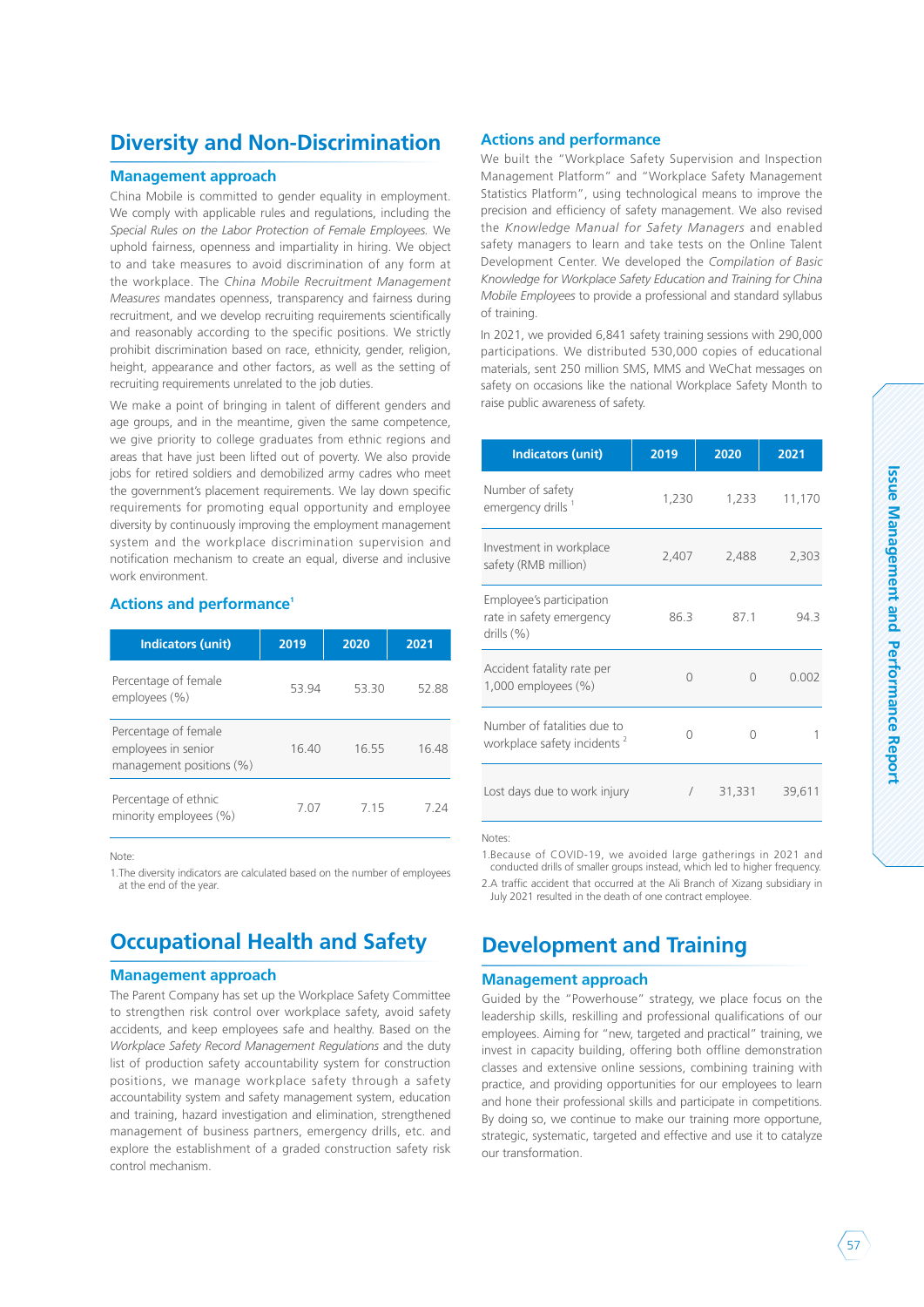### **Actions and performance1**

Implementing the "Helm" Leadership Development Program: We released the *China Mobile Leadership Training N<sup>5</sup> Model* and a matching curriculum system in alignment with the "20-character standards". We used the model to inform a targeted training plan. For example, we highlighted strategic management and macro control in the rotation training for our executives and pioneered the "team breakthrough" action learning approach, where we used the discussion results to inform management decision-making, thus maximizing the role of training in facilitating the Company's transformation; for middle-level managers and non-management employees, we highlighted strategy comprehension and implementation, and encouraged the learning of new technologies and sharing of grassroots practices and experience of innovation, thus boosting the role of innovation in catalyzing digital-intelligent transformation.

Promoting the "New Drivers Capacity Enhancement" Package Plan: Aiming for Group-wide knowledge empowerment, we implemented the "All-Hands Smart Mid-End Platform" and "All-Hands Products" empowerment campaigns in alignment with the Company's strategic and overall mission requirements. We strengthened mid-end platform capability application to ensure that all of our employees knew, understood and promoted our products. In terms of core talent reskilling, we organized the "Cloud Reform" and 5G core technical personnel training and certification. We also launched security and software development reskilling programs to drive the internalization of key core capabilities. In terms of capacity building for frontline personnel, we focused on key positions of grassroots grid administrators, and with the "Navigation" qualification program, set up a unified qualification system and undertook the first grid administrator certification across the Group. We organized the "Diversification and Empowerment" grid learning campaign, spreading best grid practices based on the centralized co-learning mode. In terms of senior group account managers and smart home engineers, we hosted capacity building training. For new employees, we conducted the "Sailing Plan" orientation program. We fully utilized the Group-level training bases to offer series training programs that could cultivate practical "seed players" in 5G, DICT, cloud and other technical areas.

Creating the unique Online Talent Development Center: In 2021, we continued to upgrade the core service capabilities of our Online Talent Development Center and enabled toll-free data and team learning on the China Mobile Online Talent Development Center App, providing features like speed control, audio play and live streaming to facilitate the study of non-management employees; hosted 484 network maintenance personnel certificate tests, recording over 413,000 participations; offered 94 mobile cloud sales certifications, recording 29,000 participations; improved the relevance and effectiveness of online training through intelligent applications like intelligent customer service, intelligent search and intelligent recommendations.

| <b>Indicators (unit)</b>                                         | 2019  | 2020  | 2021  |
|------------------------------------------------------------------|-------|-------|-------|
| Training expense per<br>employee (RMB)                           | 2.004 | 1,730 | 2,115 |
| Number of training<br>participations<br>(person-times, thousand) | 1,825 | 1.483 | 1.242 |

| <b>Indicators (unit)</b>                                                            | 2019       | 2020   | 2021   |
|-------------------------------------------------------------------------------------|------------|--------|--------|
| Number of senior<br>management<br>participations<br>(person-times)                  | 1,237      | 856    | 1,275  |
| Number of middle-<br>level management<br>participations<br>(person-times)           | 22,357     | 20,923 | 20,214 |
| Number of non-<br>management employee<br>participations<br>(person-times, thousand) | 1,802      | 1,461  | 1,221  |
| Average training hours per<br>employee                                              | 105.7      | 131.3  | 142.4  |
| Average training hours<br>per senior manager                                        | 107.4      | 107.0  | 137.9  |
| Average training hours<br>per middle-level manager                                  | 114.2      | 188.6  | 179.3  |
| Average training hours<br>per non-management<br>employee                            | 105.6      | 130.7  | 141.8  |
| Training participation rate of<br>senior management (%)                             | 98.7       | 99.2   | 100    |
| Training participation rate of<br>middle-level management<br>(9/6)                  | 95.8       | 98.4   | 99.7   |
| Training participation rate of<br>non-management employees<br>(9/6)                 | 98.6       | 99.4   | 98.9   |
| Training participation rate of<br>female employees (%)                              | /          | 99.8   | 98.8   |
| Training participation rate of<br>male employees (%)                                | $\sqrt{2}$ | 98.9   | 99.2   |
| Average training hours of<br>female employees                                       | $\sqrt{2}$ | 125.7  | 134.7  |
| Average training hours of<br>male employees                                         | $\sqrt{2}$ | 137.7  | 153.1  |
| Total number of Online Talent<br>Development Center users<br>(thousand)             | 460        | 481    | 473    |
| Average learning hours of<br>Online Talent Development<br>Center users              | 65.3       | 104.3  | 113.4  |
| Number of mobile Online<br>Talent Development Center<br>learners (thousand)         | 368        | 378    | 339    |

Note:

1. The scope of statistics for training-relevant indicators covers units in the mainland of China.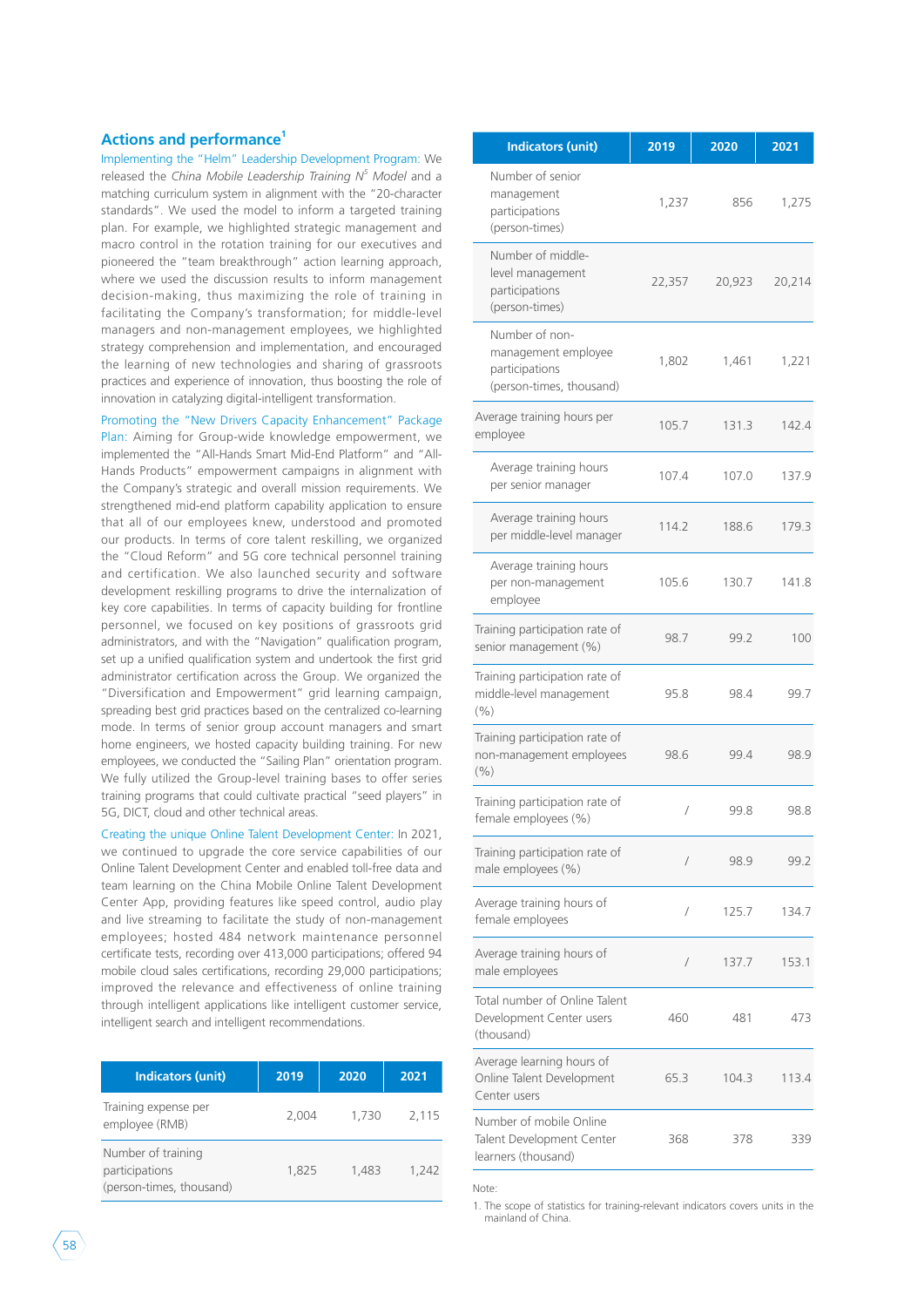## **Labor Rights Protection**

### **Management approach**

In compliance with the *Labor Law of the People's Republic of China,* the *Provisions on the Prohibition of Using Child Labor*, and other applicable laws and regulations, we strictly prohibit the use of child labor and forced labor. We guarantee such compliant labor practices through a mixture of monthly monitoring and quarterly notification system and random inspections.

We foster workplace democracy. We explicitly require the formation, revisions or decisions regarding any rules and regulations or major issues affecting employees' vital interests be determined through discussions with employee representatives or all members of the staff: proposals and opinions should be put forward and subject to decision in consultation with the labor unions or employee representatives in a fair and equal manner. The final decisions on the rules, regulations and major issues affecting employees' vital interests must be made public.

### **Actions and performance**

In 2021, we further facilitated the communications channels within the Company for our employees to speak up. Labor unions at different levels all set up a labor union president mailbox based on their respective circumstances, with clearly defined scope of duties and mail handling and reply process that encouraged and supervised the handling of overdue letters, and improved the tracking of follow-up measures.

Meanwhile, we developed a number of initiatives focused on safeguarding female employees. For example, labor unions at different levels continued to implement the "Women Contribution" campaign, encouraging female workers to actively contribute to the 14th FYP; the "Women Rights Defense" campaign continued to improve the ability to serve female employees and defend their legitimate rights; the ongoing "Women Care" campaign prompted female employee organizations at different levels to secure adequate services for female employees and help solve their difficulties at work and in life; with the "Women Growing" campaign, we continued to make female employee organizations more vibrant and powerful. In 2021, the percentage of female employees at the headquarters who returned to work after maternity leave was 100%.

| <b>Indicators (unit)</b>                                | 2019 | 2020 | 2021    |
|---------------------------------------------------------|------|------|---------|
| Number of CEO Mailbox<br>emails and letters             | 903  | 573  | 540     |
| Percentage of unionized<br>contract employees (%)       | 100  | 100  | 100     |
| Percentage of unionized<br>dispatched workers (%)       | 98   | 98   | 98      |
| Collective bargaining<br>agreement coverage rate<br>(%) | 100  | 100  | $100 -$ |
| Employee health<br>examination rate (%)                 | 97   | 97   | 97      |

### **Local Communities**

### **Management approach**

In collaboration with the Parent Company, China Mobile continues to assist the designated impoverished population by providing education and financial support, boosting their confidence, skills, livelihoods and local industries, and helping them produce and sell products, thus consolidating their achievements in poverty alleviation. During the 14th FYP period, we will rely on the "Seven Assistance Measures" and the "Seven Rural Digital-Intelligence Projects" to advance the construction of digital-intelligent villages. By continuing to keep in place relevant responsibilities, policies, assistance and supervision, we will maintain stable levels of assistance in terms of system construction, measures and volume, and help assisted areas consolidate and expand the results of poverty alleviation in terms of talent, capital, skills and confidence, consumption, industry, and people's livelihood. At the same time, we will expand our offering of online, cloud-based and intelligent products in areas like new rural infrastructure, industry, governance, education, healthcare, culture and finance to provide farmers, rural families and agricultural enterprises with high-quality and efficient IT services, thereby boosting the revitalization of industries, talent, culture, ecology and organization in rural areas.

We also remain a responsible organization overseas, where we give back to local communities by continuously expanding our reach and information service offerings and becoming more locally engaged.

### **Actions and performance**

Rural revitalization and public welfare: The Parent Company released the *Digital-Intelligent Rural Revitalization Plan Whitepaper* and the *China Mobile* "*Network+*" *Poverty Alleviation Documentary Report*, fully upgrading the "Network+" poverty alleviation model into the *"*Network+*"* rural revitalization model. China Mobile's philanthropy platform was approved by the Ministry of Civil Affairs as one of the third batch of online fundraising information platforms so it could provide carriergrade support for charity development. We continued to undertake the "Heart Caring" campaign and the "Blue Dream" project, and all the provincial subsidiaries and affiliated units were actively engaged in charitable activities and volunteer services.

CSR fulfillment overseas: In 2021, China Mobile International carried out volunteer activities, such as heart-warming activities during COVID-19 and holiday gatherings on the Spring Festival and Mid-Autumn Festival, to bring care to the community. In 2021, China Mobile International won the Hong Kong "Caring Company Award" for the fourth consecutive year and the *HR Asia's* "Best Companies to Work for in Asia 2021" award for the third time, among others.

| <b>Indicators (unit)</b>                                     | 2019 | 2020  | 2021  |
|--------------------------------------------------------------|------|-------|-------|
| <b>Public Welfare Activities</b>                             |      |       |       |
| Total number of registered employee<br>volunteers (thousand) | 1229 | 131.1 | 113.1 |
| Total employee volunteer hours<br>(thousand)                 | 6151 | 945.2 | 8062  |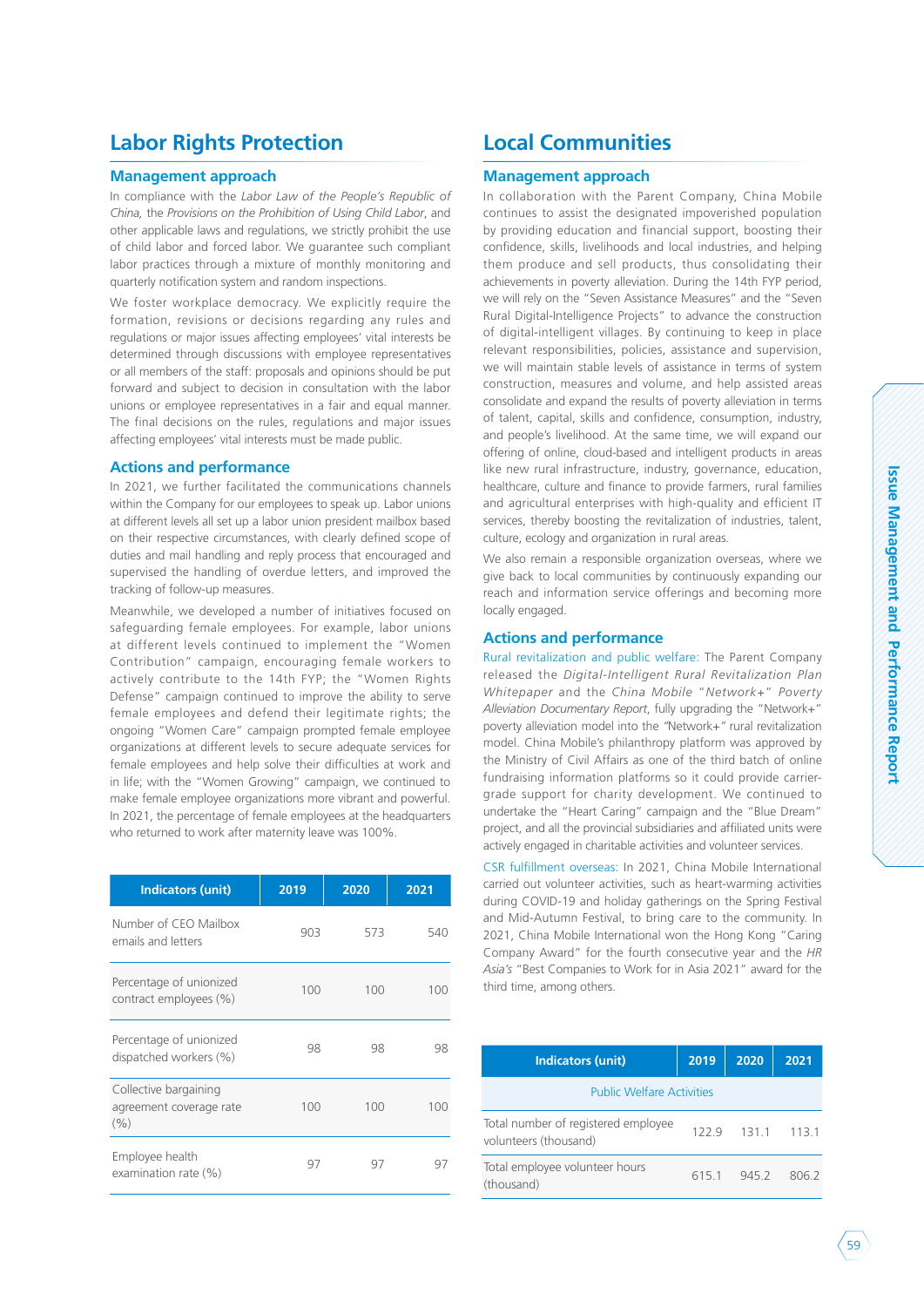| <b>Indicators (unit)</b>                                                                  | 2019   | 2020                    | 2021   |
|-------------------------------------------------------------------------------------------|--------|-------------------------|--------|
| Cumulative number of impoverished<br>children who received free CHD<br>screenings         | 54,968 | 58,607                  | 61,898 |
| Cumulative number of impoverished<br>children who received free CHD<br>treatment          | 5,973  | 6,574                   | 7,069  |
| Cumulative investment in<br>"Blue Dream" (RMB million)                                    | 177.3  | 197.8                   | 219.8  |
| Cumulative number of multimedia<br>classrooms built                                       | 2,863  | 3,380                   | 4,029  |
| Cumulative number of rural primary<br>and secondary school principals<br>trained          |        | 127,338 128,338 129,338 |        |
| Cumulative external donations made<br>by China Mobile Charity Foundation<br>(RMB million) | 355.90 | 388.40                  | 421.10 |
| Local Impact                                                                              |        |                         |        |
| Percentage of local employees in<br>Hong Kong subsidiary (%)                              | 88.5   | 88.1                    | 86.5   |
| Percentage of local management-<br>level employees in Hong Kong<br>subsidiary (%)         | 66.7   | 63.9                    | 65.0   |

## **Environmental Performance**

### **GHG Emissions and Energy Consumption**

#### **Management approach**

The Company is highly electrified, with 97% of the energy consumption being electricity and the indirect carbon dioxide emissions from the use of electricity accounting for over 95% of total emissions. As such, the Company mainly reduces GHG emissions by curbing the growth of electricity consumption and increasing the use of renewable energy. We have built a circular management system on the three pillars of target setting, close monitoring and continuous improvements. We use the system to implement energy efficiency measures throughout our production and operations processes, promoting energy efficiency, and lowcarbon and green development.

We keep up to date with national policies and regulations regarding the carbon peaking and carbon neutrality goals. In 2021, we identified concrete measures in line with relevant requirements, releasing the *China Mobile Energy Efficiency Management Measures* and the *China Mobile Management Measures for Ecological Pollution Risk Prevention and Control.* We

develop specific assessments every year to ensure full compliance with the latest national standards and norms.

#### **Actions and performance**

In 2021, we published the *China Mobile 5G Network Energy Efficiency Technology Application Guidance (2021 Edition)*  and the *Notice on 2020 Green Data Center Evaluation Result Announcement* to foster the adoption of technological innovations in 5G network energy efficiency and build lowcarbon, green data centers.

We issued a headquarters' energy saving and emission reduction proposal, calling for reduced electricity use in elevators, green travel, timely power shutdown, optimized heat supply and reasonable temperature for daily hot water, to reduce the consumption caused by thermal power operations.

| <b>Indicators (unit)</b>                                      | 2019       | 2020  | 2021  |  |  |
|---------------------------------------------------------------|------------|-------|-------|--|--|
| <b>GHG Emissions</b>                                          |            |       |       |  |  |
| Total CO <sub>2</sub> emissions<br>(million tonnes) $1,2$     | /          | 34.15 | 33.82 |  |  |
| Direct GHG emissions (Scope 1)<br>(million tonnes)            | $\sqrt{2}$ | 0.24  | 0.24  |  |  |
| Indirect GHG emissions (Scope 2)<br>(million tonnes)          | $\sqrt{2}$ | 33.91 | 33.58 |  |  |
| Carbon emissions intensity<br>(tCO <sub>2</sub> e/RMB10,000)  | $\sqrt{2}$ | 0.445 | 0.399 |  |  |
| $SO2$ emissions (tonnes) <sup>3</sup>                         | 9.28       | 2.75  | 11.36 |  |  |
| Carbon emissions from employee<br>commuting (thousand tonnes) | 507.7      | 438.8 | 402.4 |  |  |
| Carbon emissions from business<br>travel (thousand tonnes)    | 81.9       | 57.6  | 47.2  |  |  |
| <b>Direct Energy Use</b>                                      |            |       |       |  |  |
| Natural gas consumption<br>(million $m^3$ )                   | 11.0       | 8.5   | 13.4  |  |  |
| LPG consumption (thousand tonnes)                             | 0.23       | 0.13  | 0.16  |  |  |
| Coal gas consumption (million $m^3$ )                         | 0.08       | 0.07  | 0.01  |  |  |
| Coal consumption<br>(thousand tonnes)                         | 0.5        | 0.1   | 0.5   |  |  |
| Gasoline consumption (million liters)                         | 101.3      | 83.3  | 84.7  |  |  |
| Diesel fuel consumption<br>(million liters)                   | 13.1       | 16.1  | 10.5  |  |  |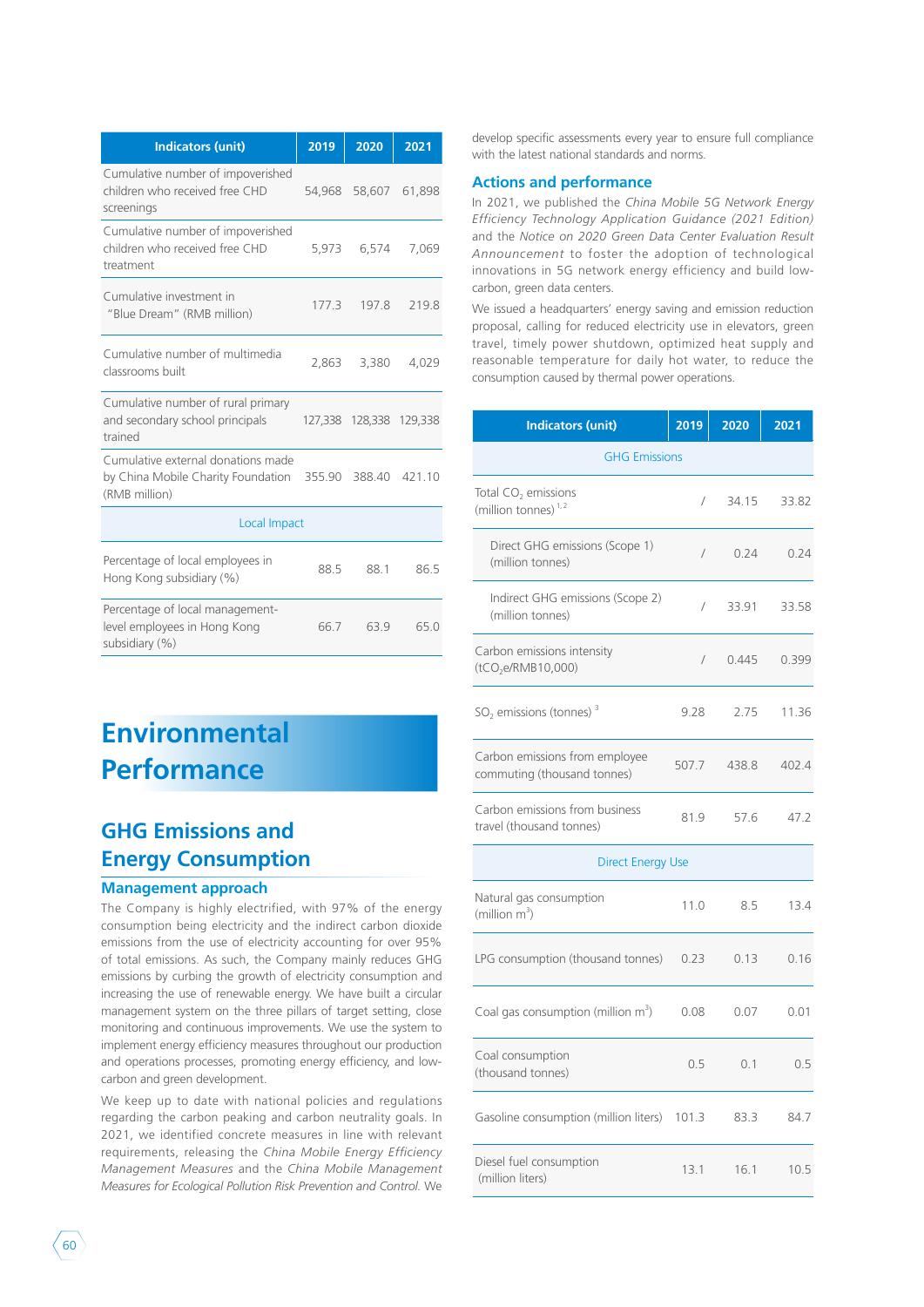| <b>Indicators (unit)</b>                                                         | 2019       | 2020   | 2021   |  |
|----------------------------------------------------------------------------------|------------|--------|--------|--|
| <b>Indirect Energy Use</b>                                                       |            |        |        |  |
| Total electricity consumption (TWh)                                              | $\sqrt{2}$ | 54.919 | 57.038 |  |
| Purchased heat (thousand GJ)                                                     | 3,672      | 3,633  | 4,046  |  |
| <b>Energy Conservation</b>                                                       |            |        |        |  |
| Total electricity saved (TWh)                                                    | 2.21       | 2.51   | 4.35   |  |
| Equivalent to reducing GHG<br>emissions by (thousand tonnes)                     | 1,415      | 1,551  | 2,654  |  |
| Reduction in overall energy<br>consumption per unit of data traffic<br>(9/0)     | 43         | 21     | 21     |  |
| Number of inter-provincial video<br>conferences organized by the<br>headquarters | 1,184      | 762    | 970    |  |

Notes:

- 1.Carbon dioxide  $(CO_2)$  is the only type of GHGs generated in our operations, and over 95% of our  $CO<sub>2</sub>$  emissions come from the use of electricity.  $CO<sub>2</sub>$  emissions are calculated mainly in accordance with the *Guidelines for National Greenhouse Gas Inventories* issued by the Intergovernmental Panel on Climate Change (IPCC) of the United Nations in 2006, and the greenhouse gas emission factors for 2019 as well as the grid emission factor for 2021-2022 issued by the Ministry of Ecology and Environment of the People's Republic of China.
- 2. With the official launch of the " $C^2$  Three Energy Carbon Peaking and Carbon Neutrality Action Plan" in 2021, we updated the scope of statistics on energy consumption and recalculated the electricity consumption and  $CO<sub>2</sub>$  emissions of 2020 accordingly.
- $3.5O<sub>2</sub>$  is the main type of emissions generated in our operations, mainly from heating and coke consumption in certain regions. There was a slight increase in the coke consumption of our Xizang subsidiary in 2021.

### **Waste Discharge**

#### **Management approach**

The Company continues to strengthen the management of various types of solid waste and abide by relevant national laws and regulations in all stages and areas of storage, transportation and disposal, to prevent and control environmental risks and continuously enhance the comprehensive utilization rate.

### **Actions and performance**

| <b>Indicators (unit)</b>       | 2019 | 2020 | 2021 |  |  |
|--------------------------------|------|------|------|--|--|
| Waste <sup>1, 2, 3</sup>       |      |      |      |  |  |
| Non-hazardous solid waste      |      |      |      |  |  |
| produced                       | 714  | 632  | 76 7 |  |  |
| (thousand tonnes) <sup>4</sup> |      |      |      |  |  |
| Non-hazardous solid waste      |      |      |      |  |  |
| comprehensively utilized       | 72 1 | 69 4 | 78 8 |  |  |
| (thousand tonnes)              |      |      |      |  |  |

| <b>Indicators (unit)</b>                                                                                    | 2019    | 2020    | 2021    |  |  |
|-------------------------------------------------------------------------------------------------------------|---------|---------|---------|--|--|
| Non-hazardous solid waste<br>carryover from previous<br>years comprehensively<br>utilized (thousand tonnes) | 5.1     | 11.7    | 4.5     |  |  |
| Comprehensive utilization<br>rate of non-hazardous solid<br>waste $(%)$ <sup>5</sup>                        | 93.93   | 91.32   | 96.89   |  |  |
| Non-hazardous solid waste<br>intensity (kg/RMB10,000)                                                       | 0.96    | 0.82    | 0.90    |  |  |
| Hazardous waste produced<br>(thousand tonnes) <sup>6</sup>                                                  | 18.9    | 17.8    | 21.0    |  |  |
| Hazardous waste disposed<br>of (thousand tonnes)                                                            | 21.7    | 22.6    | 23.5    |  |  |
| Hazardous solid waste<br>carryover from previous<br>years disposed of<br>(thousand tonnes)                  | 5.8     | 6.1     | 3.5     |  |  |
| Disposal rate of hazardous<br>waste $(\%)^7$                                                                | 84.30   | 92.06   | 95.45   |  |  |
| Hazardous waste intensity<br>(kg/RMB10,000)                                                                 | 0.25    | 0.23    | 0.25    |  |  |
| <b>Material Use</b>                                                                                         |         |         |         |  |  |
| Total amount of materials<br>used for producing end<br>products (tonnes)                                    | 12,396  | 12,899  | 14,521  |  |  |
| Amount of packaging<br>materials for producing<br>end products per unit of                                  | 0.00041 | 0.00049 | 0.00041 |  |  |

Notes:

production (tonnes)

- 1.In the coming years, China Mobile will strive to reduce the non-hazardous waste, electronic waste and hazardous waste produced in the operating and marketing activities. However, it is not easy to set a quantified goal for the time being given that the amount of waste produced in network operations is directly related to the rapid development of the internet as well as the continuous updates and upgrades of equipment.
- 2.Since 2019, we have updated and standardized the scope for the statistics of different types of solid waste in accordance with the requirements of the *Notification on Issuing the Statistical Report on Energy Conservation and Ecological Environmental Protection of Central State-owned Enterprises* issued by the SASAC, supervisor of the Parent Company. We will disclose new indicators on a rolling basis every year.
- 3.Our operations generate three types of solid waste: non-hazardous waste, electronic waste and hazardous waste. In line with relevant environmental requirements, retired fixed assets that constitute hazardous waste are stored separately from general retired fixed assets, and managed and transferred accordingly.
- 4.Non-hazardous waste mainly includes household waste, kitchen waste, office and marketing waste paper or packaging, construction waste, etc.; electronic waste mainly refers to electronic components and equipment replaced in base stations and server rooms and scrapped printers, copiers, fax machines, computers and other equipment in the office. Nonhazardous waste and electronic waste are collectively referred to as nonhazardous solid waste.
- 5.The comprehensive utilization rate of non-hazardous solid waste refers to the amount of non-hazardous solid waste comprehensively utilized minus the amount of non-hazardous solid waste carryover from previous years comprehensively utilized and then divided by the total non-hazardous solid waste produced during the reporting period.

**Issue Management and Performance Report**

Issue Management and Performance Report